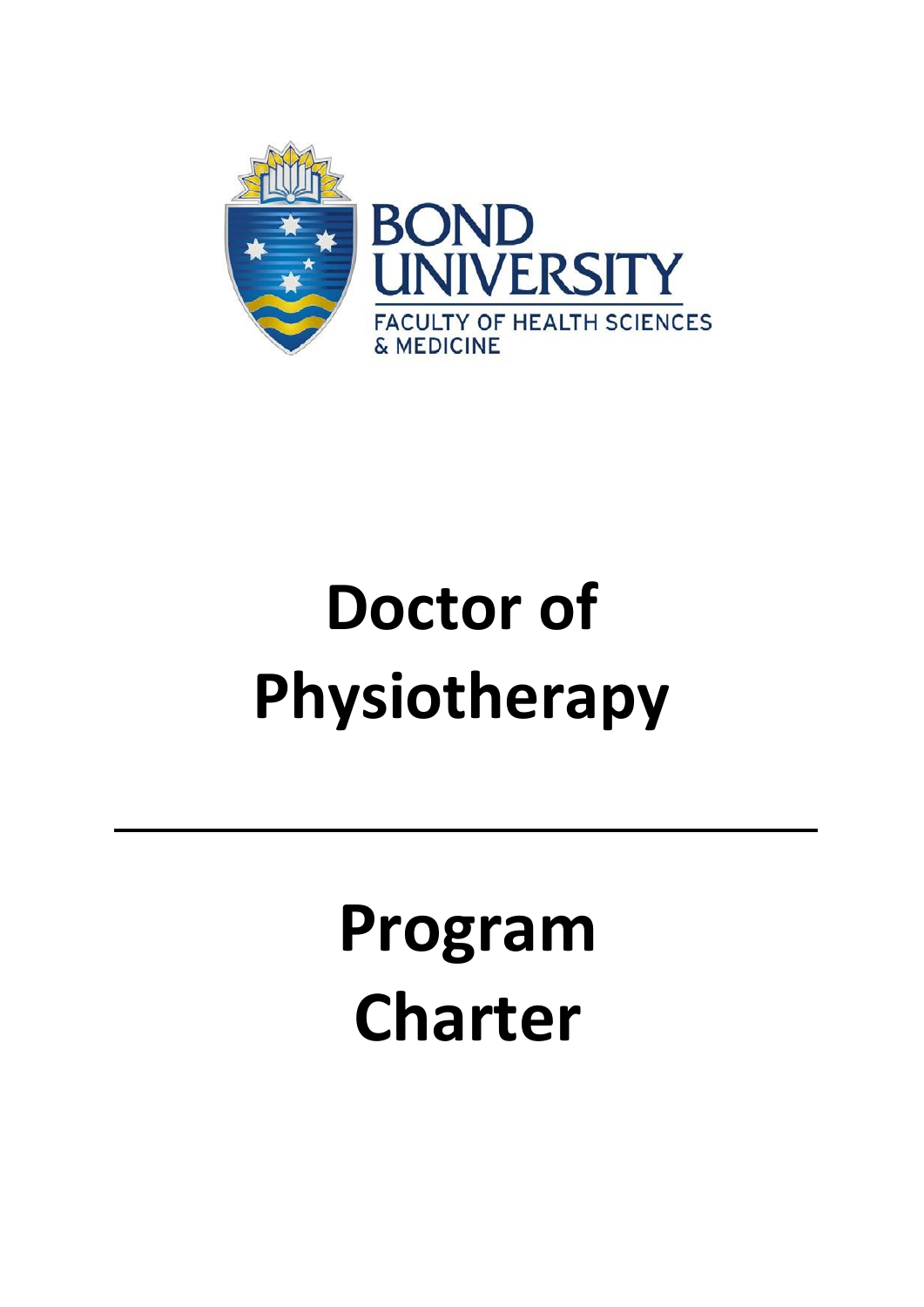# Table of Contents

| 1.   |      |  |                                                                                               |  |  |  |  |
|------|------|--|-----------------------------------------------------------------------------------------------|--|--|--|--|
| 2.   |      |  |                                                                                               |  |  |  |  |
| 3.   |      |  |                                                                                               |  |  |  |  |
| 4.   |      |  |                                                                                               |  |  |  |  |
|      | 4.1  |  |                                                                                               |  |  |  |  |
|      | 4.2  |  |                                                                                               |  |  |  |  |
|      | 4.3  |  |                                                                                               |  |  |  |  |
|      | 4.4  |  |                                                                                               |  |  |  |  |
| 5.   |      |  |                                                                                               |  |  |  |  |
|      | 5.1  |  | The student must comply with the standards and expectations of Part 1 of the Charter.  5      |  |  |  |  |
|      | 5.2  |  | Students within the Physiotherapy Program are expected to comply with the standards           |  |  |  |  |
| 6.   |      |  |                                                                                               |  |  |  |  |
|      | 6.1  |  |                                                                                               |  |  |  |  |
|      | 6.2  |  |                                                                                               |  |  |  |  |
|      | 6.3  |  | The Student will listen to patients and clients and respect their views.  8                   |  |  |  |  |
|      | 6.4  |  |                                                                                               |  |  |  |  |
|      | 6.5  |  | Students must not allow their personal beliefs to prejudice their patients'/clients' care 9   |  |  |  |  |
|      | 6.6  |  | The Student will apply risk minimisation principles and foster patient/client safety  9       |  |  |  |  |
|      | 6.7  |  | The Student will take all opportunities to develop professional knowledge and skills 9        |  |  |  |  |
|      | 6.8  |  |                                                                                               |  |  |  |  |
|      | 6.9  |  | The student will recognise the limits of his/her professional competence 10                   |  |  |  |  |
|      | 6.10 |  |                                                                                               |  |  |  |  |
|      | 6.11 |  | The student will work with colleagues in ways that best serve patients'/clients' interests.12 |  |  |  |  |
|      | 6.12 |  | The student will undertake to ensure his/her own self care, health and well- being 12         |  |  |  |  |
|      | 6.13 |  | The student will comply with professional obligations and responsibilities  12                |  |  |  |  |
| 6.14 |      |  | The student undertakes to provide feedback relating to the usefulness, significance and       |  |  |  |  |
|      | 6.15 |  | The student will cooperate with any policy, procedure or guideline which is relevant to the   |  |  |  |  |
|      | 6.16 |  |                                                                                               |  |  |  |  |
|      | 6.17 |  |                                                                                               |  |  |  |  |
| 7.   |      |  |                                                                                               |  |  |  |  |
|      | 7.1  |  |                                                                                               |  |  |  |  |
|      | 7.2  |  |                                                                                               |  |  |  |  |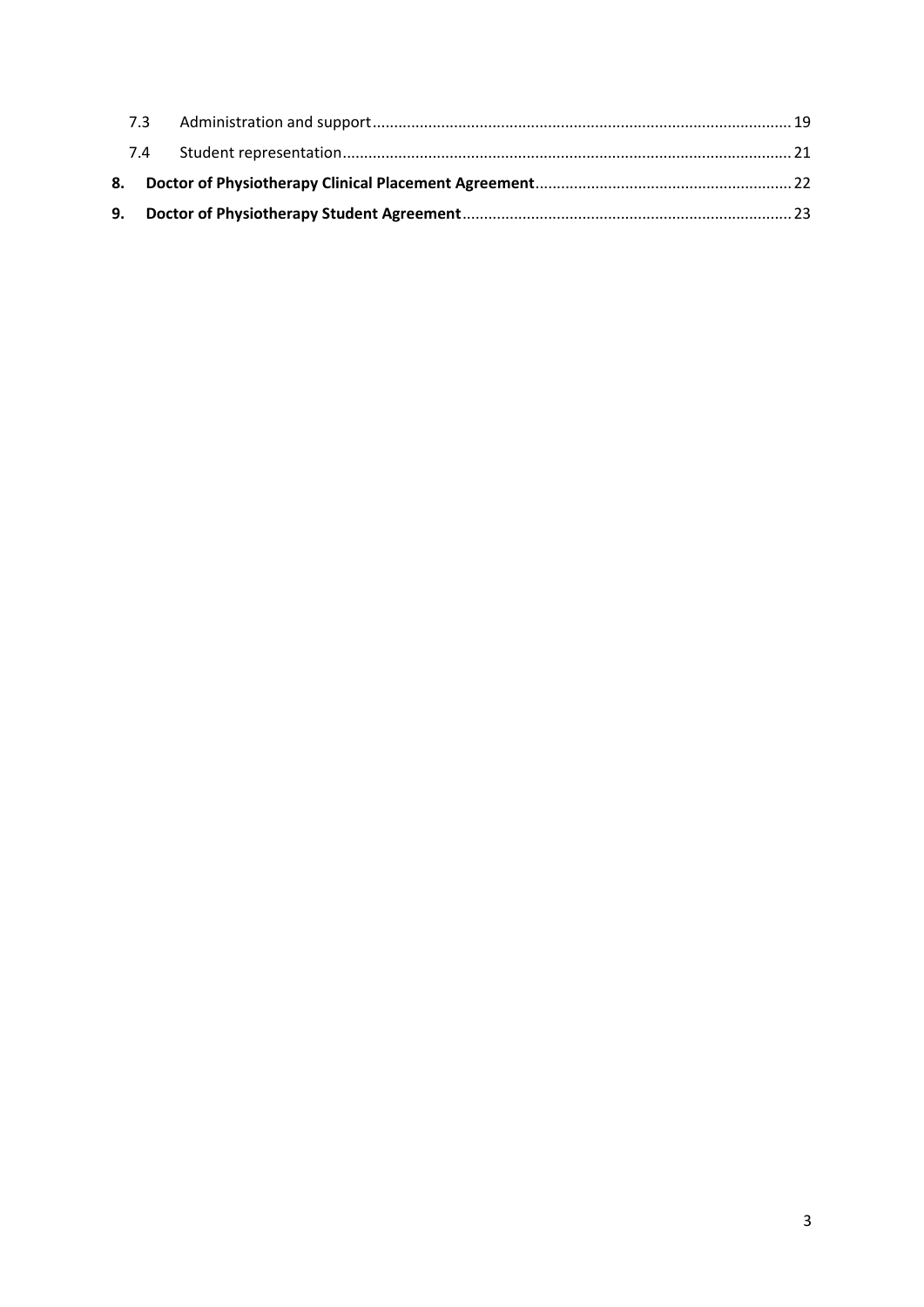## <span id="page-3-0"></span>1. Abbreviations:

- Faculty of Health Sciences and Medicine: Faculty
- Doctor of Physiotherapy: DPhty
- Doctor of Physiotherapy Program: Program
- Doctor of Physiotherapy Program Students: Students
- Doctor of Physiotherapy Program Charter: Charter
- Australian Physiotherapy Association: APA
- Australian Physiotherapy Council: APC
- Physiotherapy Board of Australia (PhysioBA)
- Physiotherapy practice thresholds in Australia and Aotearoa New Zealand: Physiotherapy practice thresholds
- Accreditation Standard for Physiotherapy Practitioner Programs 2016: Accreditation Standard
- The Australian Health Practitioner Regulation Agency:(AHPRA)
- Health Practitioner Regulation National Law: National Law.

## <span id="page-3-1"></span>2. Background to Charter

Students need to know what will be expected of them as they learn to become a physiotherapist. They also need to know what they might reasonably expect of their Program during the delivery of their education. One way to achieve this is through a Charter which identifies and articulates the responsibilities of both the Students and the staff involved in their education.

## <span id="page-3-2"></span>3. Purpose of the Charter

The Charter has two broad aims:

To clearly state the expectations and responsibilities for the major parties involved in the Program. The Charter is intended to be useful as a reference and framework for both the students and Faculty staff (academic and administrative).

To promote "Good Professional Practice" by incorporating a professional code of conduct for students which will remain consistent throughout their education and which students will retain as core knowledge for future practice.

*The purpose of this Charter is to establish the professional behaviours and attitudes to be embraced by Students enrolled in the Doctor of Physiotherapy (DPhty) Program at Bond University. The Program has adopted a Problem Based Learning (PBL) model of education with both the PBL tutorial and the skill acquisition (resource) sessions affording regular forums in which professional attitudes and behaviours can be fostered.*

*The expectations of behaviours and attitudes will remain consistent across the Program*  when you practice as a Student in multiple hospital and community clinical settings as well *as following graduation.*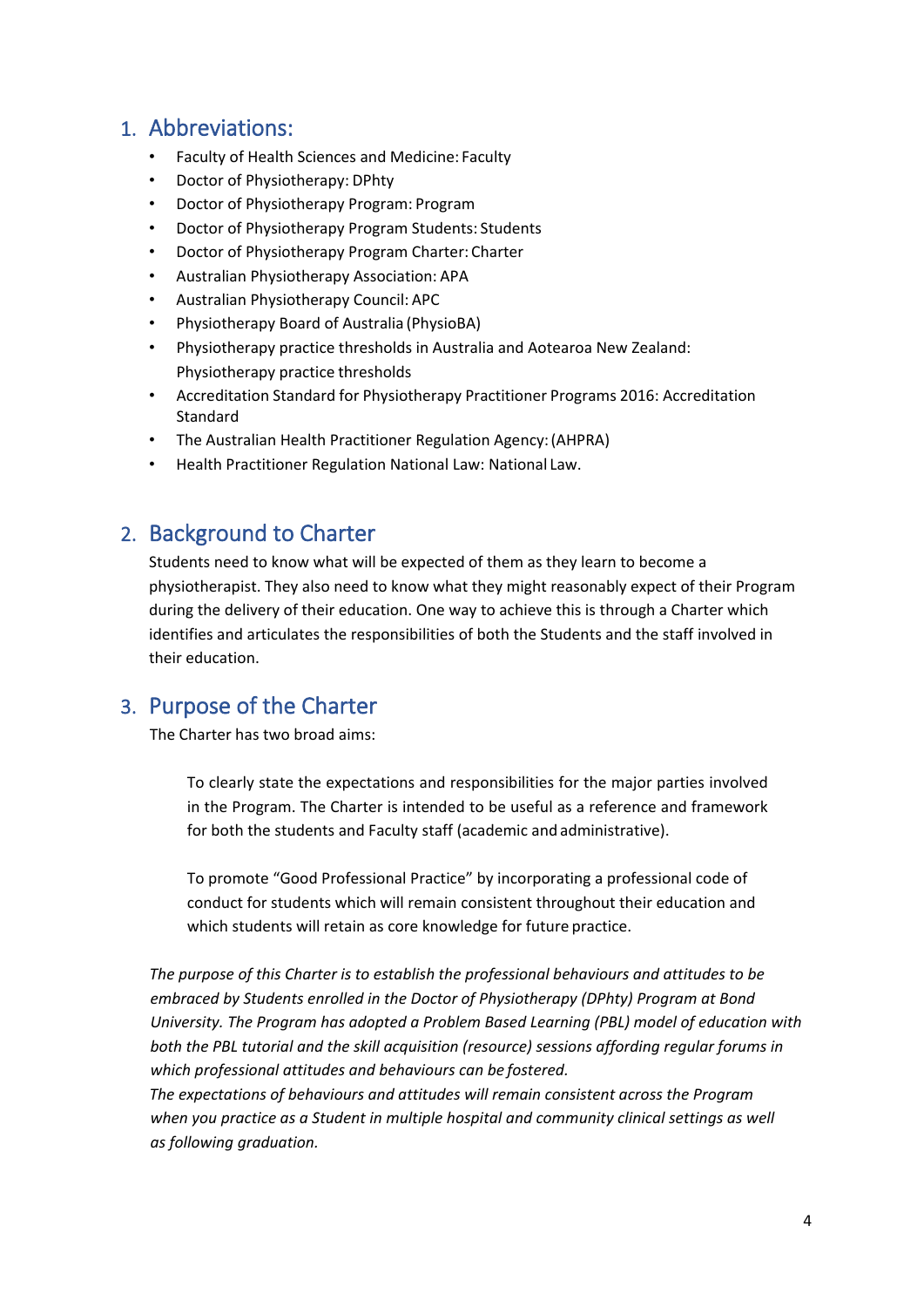## <span id="page-4-0"></span>4. Acknowledgment

In developing our Charter, the Program acknowledges the following documents, which have been helpful as a template and guide:

- <span id="page-4-1"></span>4.1 [Bond University Medical School Charter](https://bond.edu.au/files/1375/student-charter-medical-program.pdf) (January 2018)
- <span id="page-4-2"></span>4.2 [The APA Code of Conduct](https://australian.physio/sites/default/files/ABOUT-US/Governance/APA_Code_of_Conduct.pdf) (May 2017) is one of the most important determinants of professional and ethical conduct for the physiotherapy profession in Australia. The Code of Conduct is a guiding document developed by physiotherapists for physiotherapists with the health consumer at the forefront. It is a public statement about professional accountability and is binding on all members of the APA.
- <span id="page-4-3"></span>4.3 The Code of Conduct for Registered Health Practitioners and a series of Guidelines in partnership with the Australian Health Practitioner Regulation Agency (AHPRA) have been developed by the Physiotherapy Board of Australia (PhysioBA) to protect the public and guide the profession. PhysioBA sets policy and professional standards, and the National Registration and Notifications Committee make individual notification and registration decisions affecting individual physiotherapists. <http://www.physiotherapyboard.gov.au/Codes-Guidelines.aspx> <http://www.physiotherapyboard.gov.au/> <http://www.ahpra.gov.au/> [https://www.physiotherapyboard.gov.au/codes-guidelines/guidelines-for](https://www.physiotherapyboard.gov.au/codes-guidelines/guidelines-for-mandatory-notifications.aspx)[mandatory-](https://www.physiotherapyboard.gov.au/codes-guidelines/guidelines-for-mandatory-notifications.aspx) [notifications.aspx](https://www.physiotherapyboard.gov.au/codes-guidelines/guidelines-for-mandatory-notifications.aspx)
- <span id="page-4-4"></span>4.4 Physiotherapy practice thresholdsin Australian and Aotearoa New Zealand (May 2015) have been developed prepared by the PhysioBA and the Physiotherapy Board of New Zealand (PBNZ) in consultation with the physiotherapy profession. The Physiotherapy practice thresholds are intended to provide the profession (including education providers) with the expectations of the threshold competence for the knowledge, skills and attributes required for contemporary physiotherapy practice in Australia and New Zealand, which is safe and effective. The Physiotherapy practice thresholds describe the threshold competence required for initial and continuing registration as a physiotherapist in Australia and New Zealand.

# <span id="page-4-5"></span>5. Introduction

<span id="page-4-6"></span>5.1 The student must comply with the standards and expectations of Part 1 of the Charter.

> The Codes of Conduct together with Guidelines and Standards summarise the principles that characterise good physiotherapy care with explicit standards of ethical and professional conduct expected of physiotherapists, by the professional peer group and the community. Physiotherapists have a duty to make the care of patients/clients their primary concern as well as to practice safely and effectively. Maintaining a high level of professional competence and conduct is essential for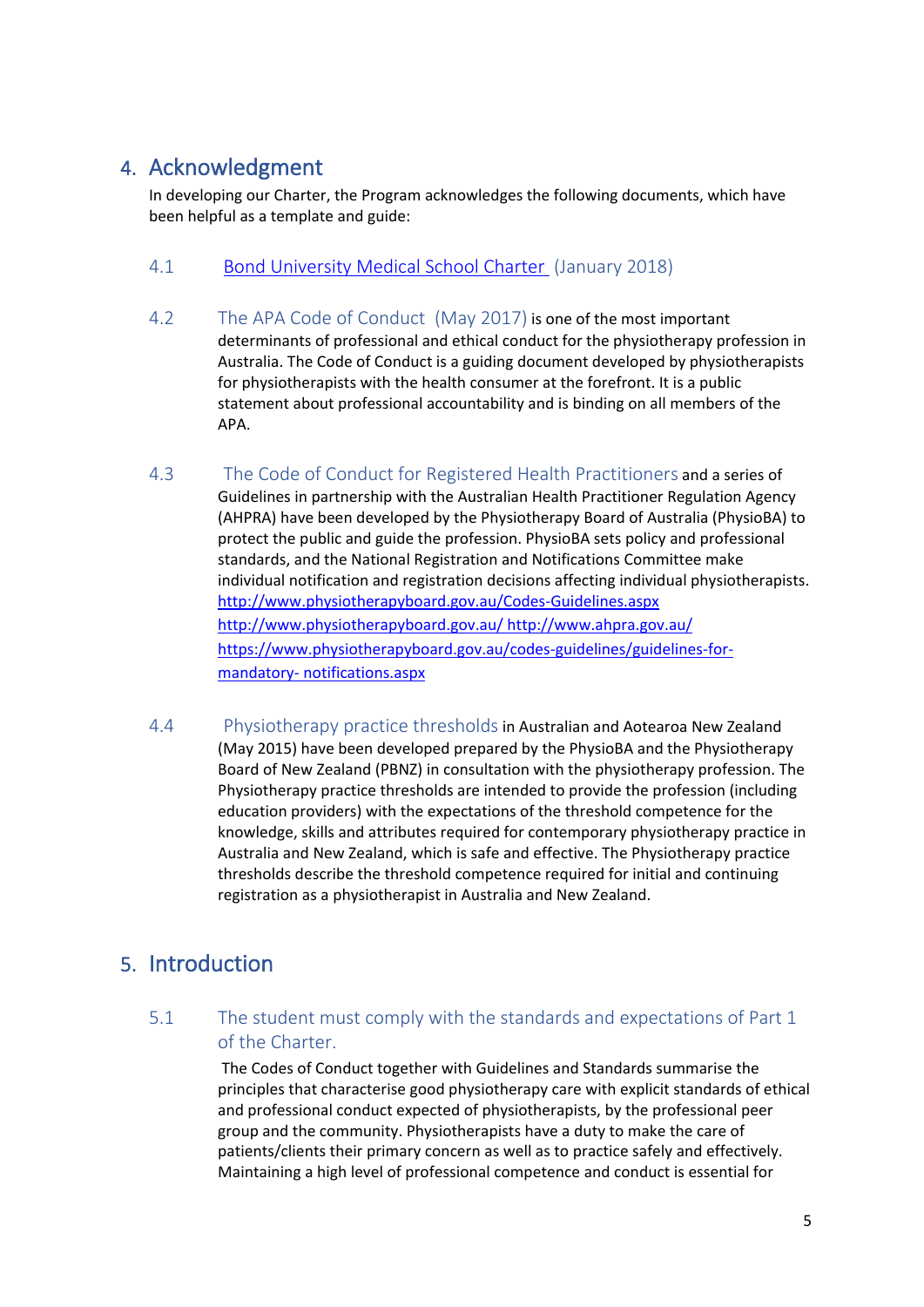good care.

 In order to graduate with a DPhty, students must meet the curriculum learning outcomes set out in the Physiotherapy Program. Students are also expected to meet the professional standards and expectations outlined by the Program and defined in the Charter. Failure to meet these standards and expectations may result in action being taken in line with the Doctor of Physiotherapy Program Rules of Assessment and Progression or through the HSM- Management of Allegations of Student Misconduct procedures. These procedures provide formal investigation of potential breaches of student professional behaviour. Links to this

 policy and procedure are available on the Program website. Students should be aware of how fitness to practice issues will be handled in the Program.

 In addition to the responsibilities set out in Part 1 of this Charter, students must comply with all other Bond University regulations, requirements, and policies including the Bond University Student Code of Conduct. In certain cases, action may need to be taken under those regulations and policies instead of, or as well as, under the HSM-Management of Allegations of Student Misconduct procedures.

#### <span id="page-5-0"></span>5.2 Students within the Physiotherapy Program are expected to comply with the standards and expectations stated in Part 2 of the Charter.

The responsibilities outlined in Part 2, align with the professional requirements of PhysioBA, the Health Practitioner Regulation National Law Act, 2009 as well as the Australian Physiotherapy Council (APC). The APC set the Standards that are intended to provide the profession (including education providers) with a benchmark for the knowledge, skills and attributes of a safe and effective entry level physiotherapist and to judge the quality of the postgraduate experience.

## <span id="page-5-1"></span>6. Part  $1$  – The responsibilities of the student

The development of a sense of responsibility is critical for learning and good patient care. Students undertake the Program with the aim of becoming a physiotherapy practitioner. Whilst Students do not yet have the full duties and responsibilities that go with being a registered Physiotherapist, they are already in a privileged position as a registered Student Physiotherapist with regards to patients and those close to them. In recognition of this, Students must maintain a high standard of behaviour and show respect for all others.

By awarding a DPhty degree, a university is confirming that the graduate is fit to practise to the high professional behaviour standards that PhysioBA has set in its Code of Conduct. This code seeks to assist and support practitioners (including student practitioners) to deliver appropriate, effective services within an ethical framework. Practitioners (including student practitioners) have a professional responsibility to be familiar with this Code and to apply the guidance it contains. The Physiotherapy Code of Conduct can be accessed via the following website: <http://www.physiotherapyboard.gov.au/Codes-Guidelines.aspx>

In addition to the Physiotherapy Code of Conduct developed by PhysioBA, students enrolled in the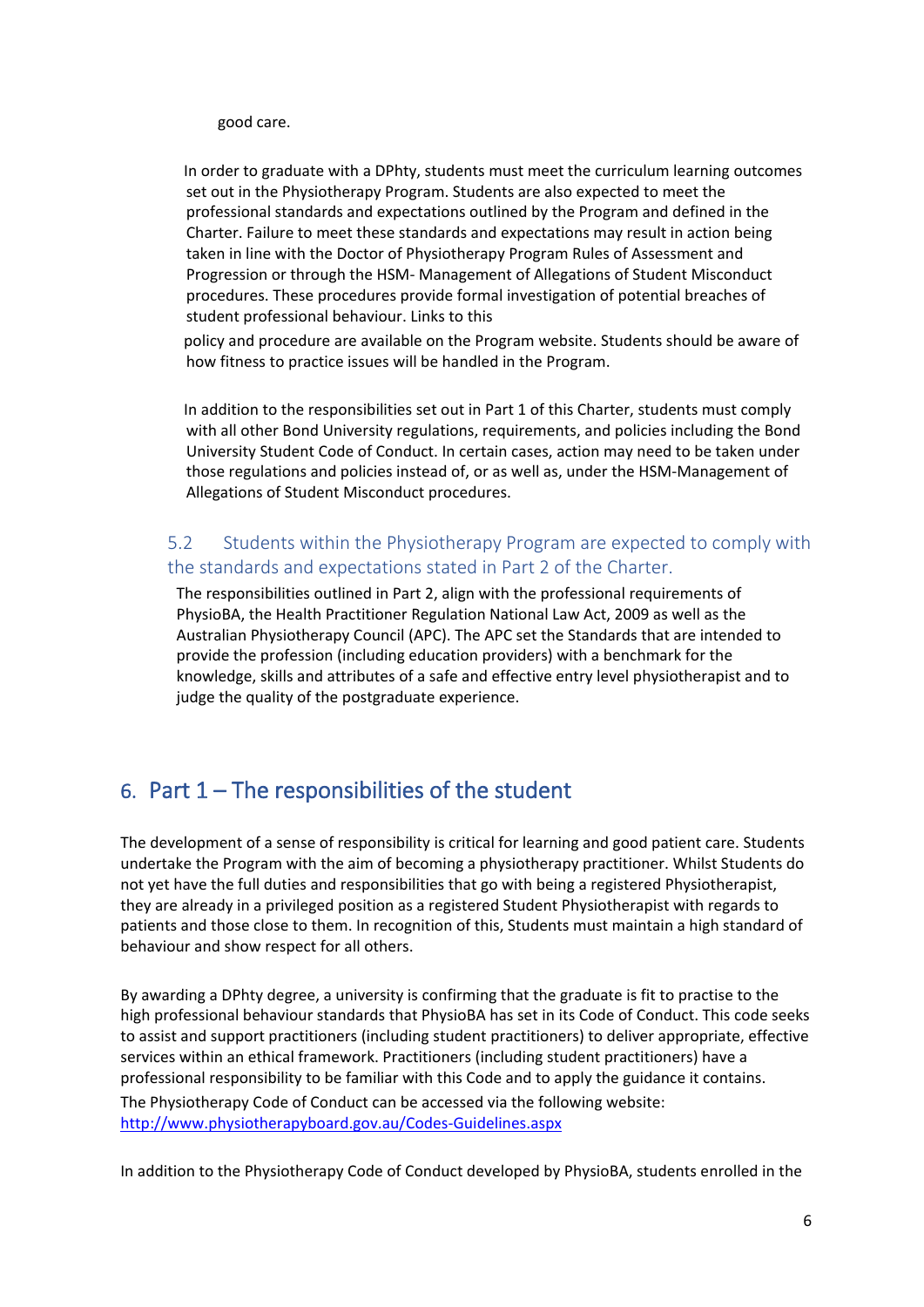Doctor of Physiotherapy Program at Bond University are required to maintain a professional code of behaviour which is consistent with the peak national body representing the physiotherapy profession in Australia, the Australian Physiotherapy Association (APA). The APA Code of Conduct establishes the basis for ethical and professional conduct which meets community expectations and justifies community trust in the standing, judgement and integrity of Physiotherapists (including student Physiotherapists). The APA Code of Conduct can be accessed via the following website:

[https://australian.physio/sites/default/files/ABOUT-US/Governance/APA\\_Code\\_of\\_Conduct.pdf](https://australian.physio/sites/default/files/ABOUT-US/Governance/APA_Code_of_Conduct.pdf)

In addition to the Code of Conduct for registered health practitioners and the APA Code of Conduct, the following statements of professional behaviour should also be practiced by the Bond University Doctor of Physiotherapy students:

#### <span id="page-6-0"></span>6.1 The Student will treat every patient politely and considerately.

#### **As a Student, you will:**

6.1.1 Treat each patient with respect.

6.1.2 Make sure that the patient understands that you are a registered student and not a qualified Physiotherapist.

6.1.3 Make sure the patient/client has agreed to your presence and involvement.

6.1.4 Not continue interaction if the patient/client indicates a wish to stop.

6.1.5 Dress in an appropriate professional manner that enables good communication with your patients/clients.

6.1.6 Acknowledge that patients/clients have the right to expect that all health care workers and students should both appear and be professional.

During your training you will come into contact with many patients/clients from a variety of backgrounds. Usually, your contact with patients/clients will be for your benefit and not theirs. It is important that you approach each patient/client with respect. As a minimum, this means that you should make sure that patients/clients understand that you are a student and that they have agreed to your presence and involvement with them. Be sensitive to their reactions and do not continue your interaction with them if they indicate that they have had enough. Students as well as physiotherapists must be prepared to respond to a patient's/client's individual needs and take steps to anticipate and overcome any barriers to communication. In some situations, this may require you to set aside your personal and cultural preferences in order to provide effective care.

Consideration for your patients/clients affects how you choose to appear. Your dress and appearance should not interfere with your ability to communicate with your patients/clients and their supporters. Fashion changes but patients/clients have the right to expect that all health care workers and students appear professional and do not provide a distraction to their care. Dress which is too informal or is at the extremes of fashion may offend. Good personal hygiene and grooming is essential.

Be aware that you are going to be in very close contact with patients/clients. General appearance, facial expression and other non-verbal signals are important components of good communication in the wider community. Any form of dress which interferes with this (such as covering the face or wearing excessive jewellery, make up and facial piercings) should be avoided. Compliance with hospital/clinical setting policy is required.

With regard to dress code, offensive tattoos (those depicting violence, obscenity, or pornography for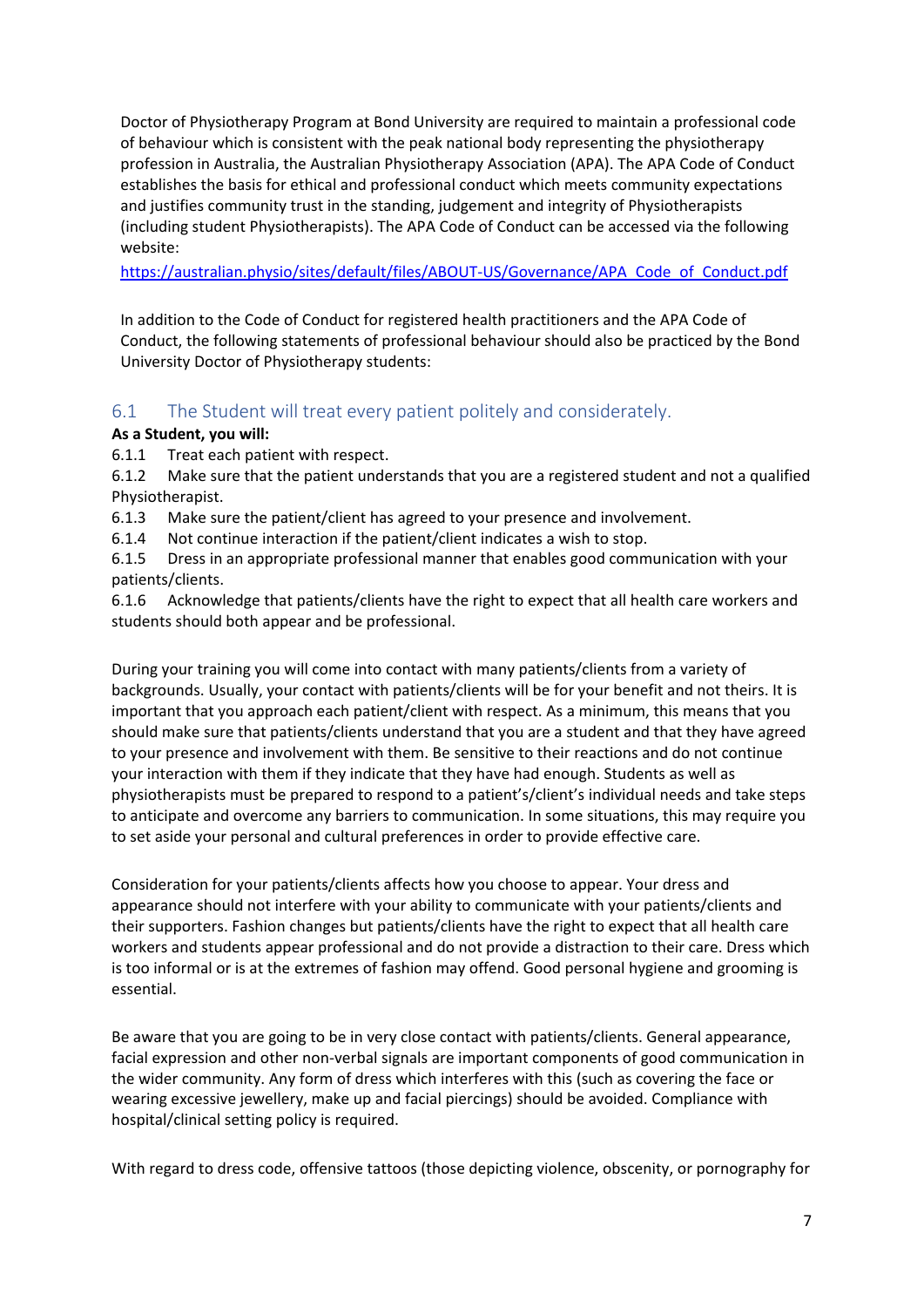example) must be covered at all times. Additionally, staff should be aware that cologne and perfume can pose an environmental allergen to patients/clients, for example. It is advised that personal fragrances be minimised out of courtesy and health promotion. Hair should be clean and tied back in a way that does not contact the patient/client at any time. Facial hair must be groomed and should not be at a length wear it makes contact with patients/clients at any time.

## <span id="page-7-0"></span>6.2 The Student will respect patients' and client's dignity and privacy.

## **The Student will:**

- 6.2.1 Address patients/clients in a professional way.
- 6.2.2 Endeavour to preserve the patient's/client's dignity at all times.
- 6.2.3 Attempt to ensure the patient's/client's privacy at all times.

Remember, patients/clients are human beings not museum exhibits. Always ensure that the patient's/client's dignity is preserved in the manner in which you address them. Err on the side of formality rather than familiarity unless the patient gives you specific permission to be more informal. Take care when examining a patient not to embarrass them by over-exposure. The level of acceptable exposure varies from individual to individual. Be aware of the wishes of your patient/client in this regard.

## <span id="page-7-1"></span>6.3 The Student will listen to patients and clients and respect their views.

It is easy to turn history taking into an interrogation, but a consultation is a two-way process. Do not allow yourself to ignore what the patient/client has to say. As a Student you will initially have opportunities to practise communication skills with standardised patients/clients. In the clinical years you will be expected to use your communication skills in a sensitive and respectful way to enhance patient/client care.

## <span id="page-7-2"></span>6.4 The Student will respect and protect confidential information.

#### **The Student will not:**

6.4.1 Intentionally divulge information concerning a patient/client to anyone not directly involved in the patient's/client's care.

6.4.2 Discuss his/her patients/clients in a public place and will take other precautions to ensure that she/he does not inadvertently pass on information regarding a patient/client.

The student will:

6.4.3 Ensure that all patient/client personal details are de-identified for case presentations and discussions

As a Student you will have access to information about patients/clients, which they will expect to be kept confidential. Some of this you will obtain directly from patients/clients or their relatives when you take histories. Other information will be available to you because you are given access to the patient's/client's medical records as part of your training. This information should not be deliberately divulged to anyone who is not directly involved in the patient's/client's care. You should also take care not to inadvertently pass on information about a patient/client. Think about whom else may see your report or hear your conversations. You should not discuss your patients/clients in a public place, and you should be aware of the potential risk to confidentiality of sharing emails or social networking sites such as Facebook and Twitter. Please refer to the National Board policy for registered health practitioners Social Media Policy which can be found at:

<https://www.physiotherapyboard.gov.au/Codes-Guidelines/FAQ/Social-media-guidance.aspx>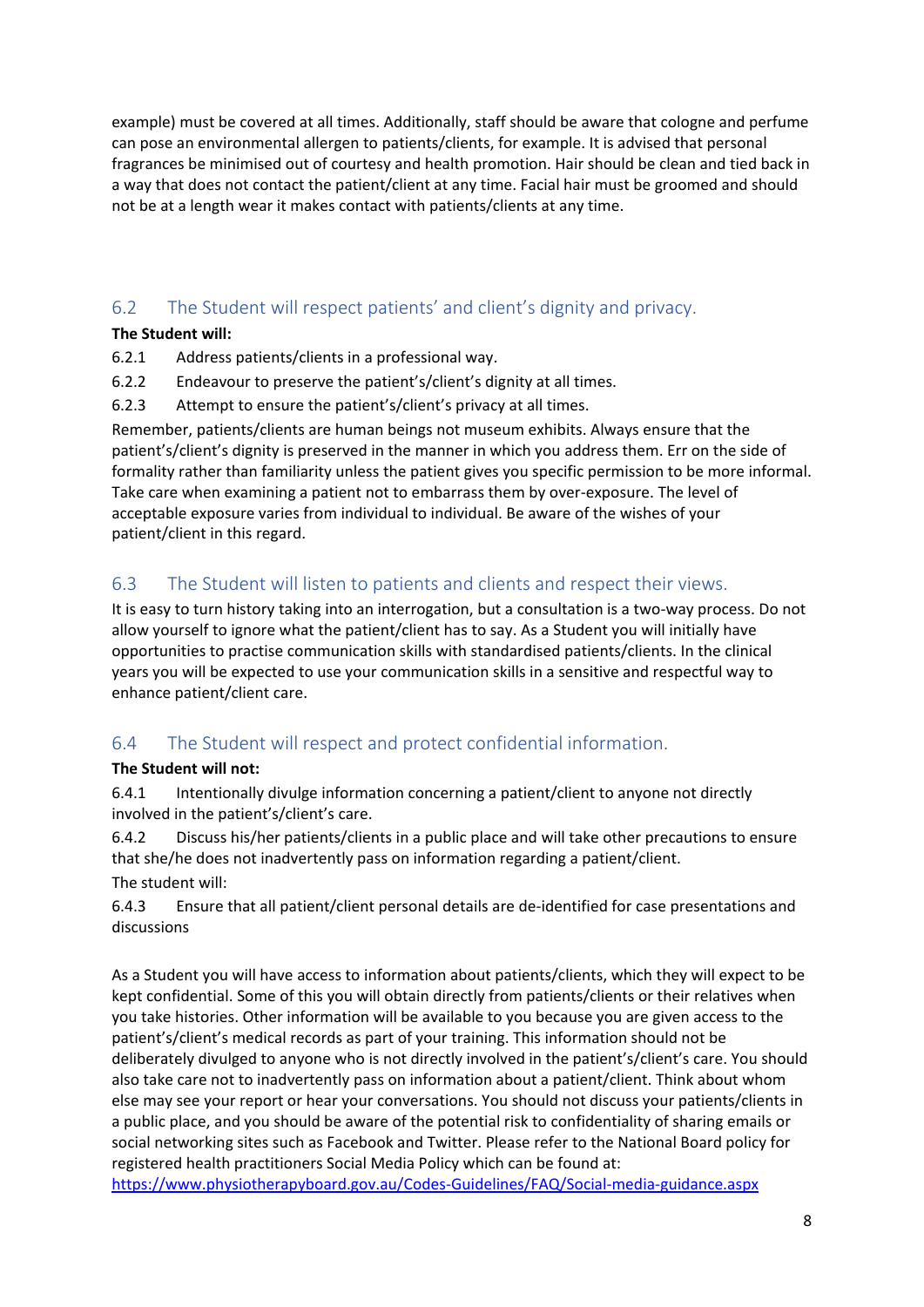## <span id="page-8-0"></span>6.5 Students must not allow their personal beliefs to prejudice their

patients'/clients' care. Students will care for patients/clients irrespective of their views about patients' lifestyles, culture, religion and beliefs, race, colour, gender, sexuality, disability, age, nationality, or social or economic status. You are entitled to hold any beliefs that you wish but you must not allow these to interfere with your care of patients/clients.

## <span id="page-8-1"></span>6.6 The Student will apply risk minimisation principles and foster patient/client safety

6.6.1 The Student will strive for high standards in his/her professional life and his/her conduct should demonstrate a commitment to minimising risk for patients/clients whilst maximising outcomes.

6.6.2 The Student will foster patient/client safety by adhering to the infection control principle of "Clean hands save lives". Hand Hygiene Australia website:<https://www.hha.org.au/>

6.6.3 The Student will act quickly to protect patients/clients from risk if he/she has a genuine belief that they or a colleague may not be fit to practise and the Student will immediately report any concerns to a senior member of academic staff so that their and the universities' obligations under the Health Practitioner Regulation National Law Act 2009, which requires practitioners, employers and education providers to report 'notifiable conduct' as defined in section 140 of the National Law, to AHPRA in order to prevent the public being placed at risk of harm. The Health Practitioner Regulation National Law (Queensland) can be found at:

[https://www.legislation.qld.gov.au/view/html/inforce/current/act-2009-045#](https://www.legislation.qld.gov.au/view/html/inforce/current/act-2009-045)

You may see a health professional or a fellow student behaving in a way that could result in harm to patients. You should discuss this immediately with a senior academic (Health Professional) in the DPhty program. It may be uncomfortable to be in such a position but it is important and it is your professional duty not to ignore behaviour if you know it to be dangerous or reckless or causing risk of harm to patients/clients in any way. It is a requirement of the Health Professional you bring your concerns to, to follow the Guidelines for mandatory notifications which can be found at: [https://www.physiotherapyboard.gov.au/codes-guidelines/guidelines-for-mandatory](https://www.physiotherapyboard.gov.au/codes-guidelines/guidelines-for-mandatory-notifications.aspx)[notifications.aspx](https://www.physiotherapyboard.gov.au/codes-guidelines/guidelines-for-mandatory-notifications.aspx)

## <span id="page-8-2"></span>6.7 The Student will take all opportunities to develop professional knowledge and skills.

#### **The Student will be expected to:**

6.7.1 Attend all compulsory teaching sessions. This helps you maximise your preparation/readiness for the clinical phase and enables you to grow as a Student.

6.7.2 Request approval for absences (planned and unplanned) from the Subject Convenor.

You are required to complete a "Request for an Approved Absence Form" to explain your absence and to demonstrate how you plan to address the coursework that you have missed, or in the case of planned absence, will miss.

- The reason for your planned/unplanned absence and your plan to address the missed learning opportunities are to be stated.
- Supporting documents (e.g. medical certificate) should be sighted by or provided to your Subject Convenor who will forward the documentation to the Head of Program for sign off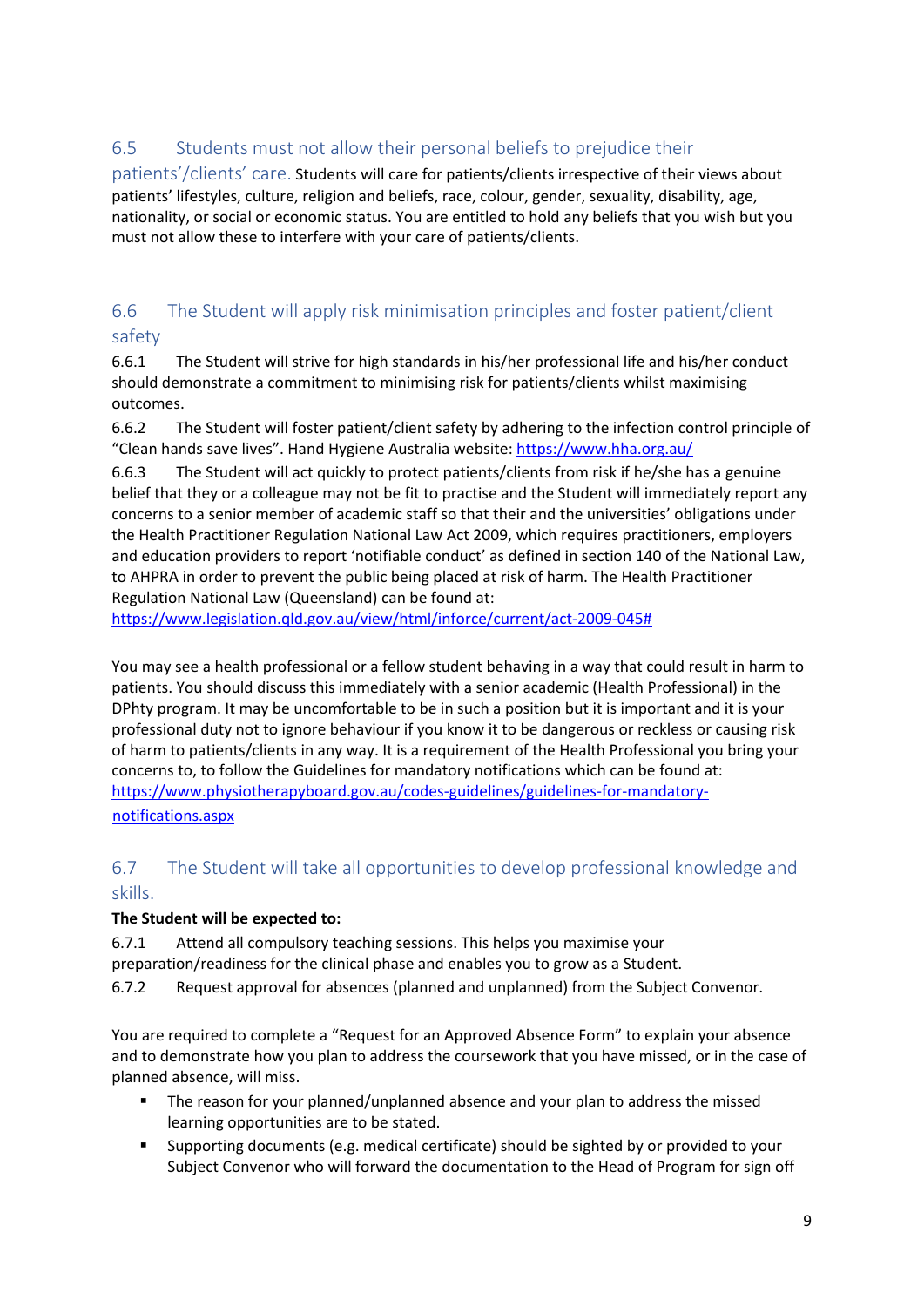and recording.

- It will be the responsibility of the Student to seek knowledge and skills from the peer group should specific sessions be missed. Your educator can only be supportive if these guidelines are followed.
- **There are several acceptable grounds for requesting approved absences:** 
	- o Illness, accident, family bereavement/funeral attendance, special religious occasions and representative sporting events at a state, national or international level (in accordance with Bond University Policy)
	- o Unplanned absence:

▪You have five (5) calendar days to submit the required documents, including medical certificates which must be completed using the approved Bond University Medical Certificate.

- o Planned absence ▪You are required to give a minimum of ten (10) calendar days' notice in advance of the scheduled activity/event.
- Your Subject Convenor will monitor your absence from learning activities/opportunities and if recurrent absences occur, potentially interfering with learning, will raise this issue with the Head of Program for attention.
- Early departure from any session is not acceptable unless there is an extenuating circumstance provided to your Subject Convenor or the specific educator taking the session.
- Leaving early from scheduled timetabled sessions for work reasons is not acceptable.
- Walk in/walk out behaviour is not acceptable.

## <span id="page-9-0"></span>6.8 Punctuality

#### **The Student will be expected to:**

- 6.8.1 Complete and submit course work and assignments on time.
- 6.8.2 Be conscientious in his/her approach to self-directed learning.
- 6.8.3 Endeavour to contribute effectively to any learning group of which he/she is a part and share your learning and knowledge with your peers.
- 6.8.4 Respond positively to reasonable feedback on his/her performance and achievements.
- 6.8.5 Immediately inform the Faculty of factors that might affect his/her performance so that appropriate action can be taken.
- 6.8.6 Carry out examinations (including intimate examinations where necessary and when a chaperone is present) on patients of both sexes.

Keeping your professional knowledge and skills up to date is essential. At this stage you are acquiring knowledge and skills rather than maintaining them, but the principle is the same. Learning is a professional duty. Reading up on the patients you have seen and practising your clinical skills is an essential part of your life as long as you remain within the physiotherapy profession. Failure to attend compulsory teaching sessions is considered by the program to be a breach of professional standards.

#### <span id="page-9-1"></span>6.9 The student will recognise the limits of his/her professional competence.

6.9.1 The student will not hesitate to ask for help and advice when needed.

This may appear obvious to you but there is a temptation to undertake tasks or give advice beyond your level of competence or outside your scope of practice. If in doubt- ask for help.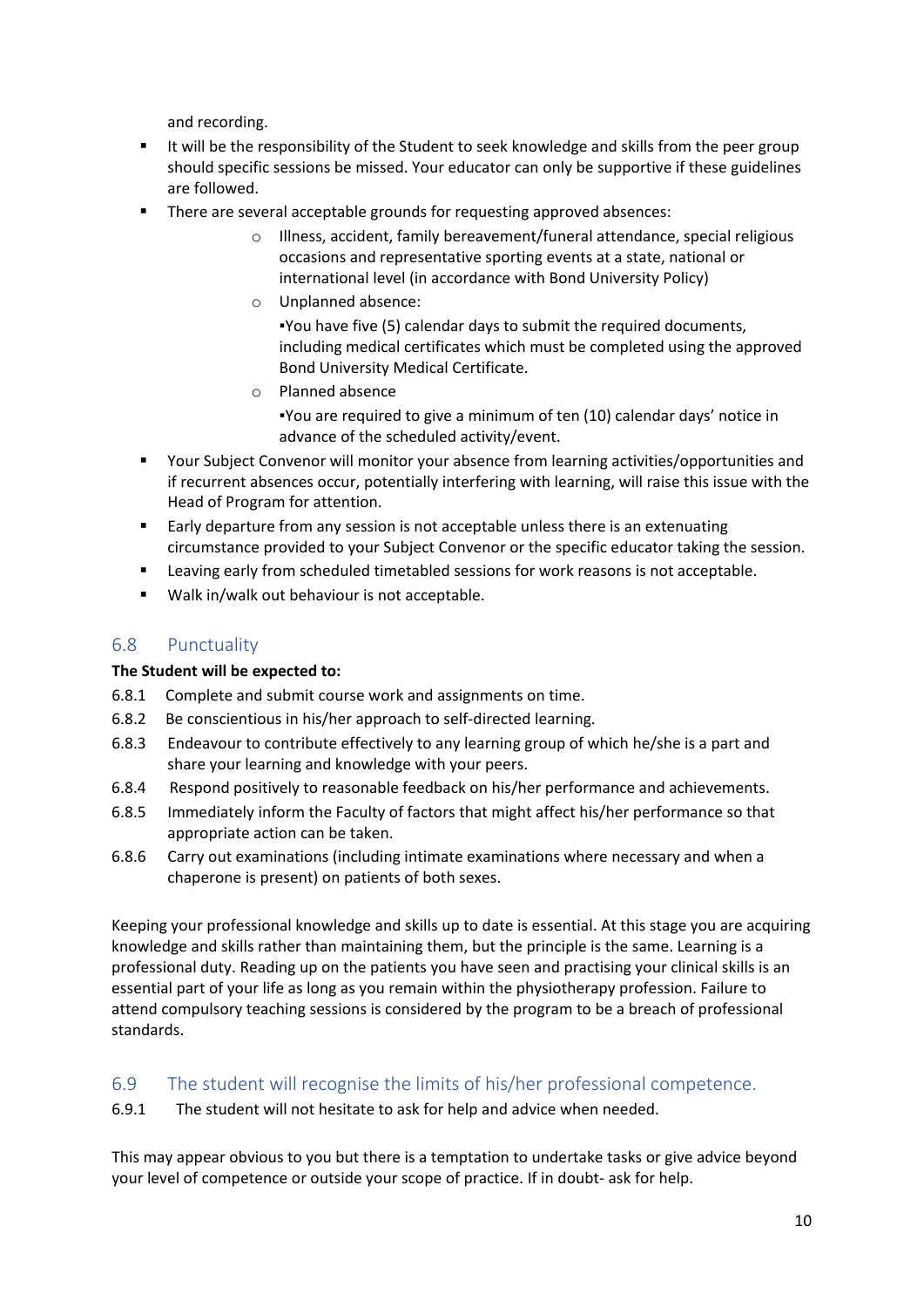## <span id="page-10-0"></span>6.10 The student will be honest and trustworthy in all matters.

6.10.1 All forms of academic cheating and plagiarism are unacceptable and may result in disciplinary proceedings and encompasses all forms of academic dishonesty, including cheating, or doing anything which may assist a person to cheat, in relation to assessment. Academic integrity is vital to learning, teaching and research at the University.

#### **As a student you will:**

6.10.1.1 Familiarise yourself with the principles of academic integrity both generally and for your discipline or program.

6.10.1.2 Act in accordance with the principles of academic integrity in their learning and research. For example, by:

- not cheating in examinations or other forms ofassessment;
- not helping others to cheat in examinations or other forms ofassessment;
- only submitting work which properly acknowledgesthe ideas or words of others and which is otherwise their ownwork;
- not lending original work to other students for any reason;
- ensuring that the findings of their research are interpreted and presented appropriately and based on accurate data.

e.g. Plagiarism - the act of misrepresenting as one's own originalwork:

- another person's ideas, interpretations, words, or creative works;and/or
- one's own previous ideas, interpretations, words, or creative work without acknowledging that it was used previously (i.e.,self-plagiarism).

These ideas, interpretations, words, or works may be found in published and unpublished documents, print and/or electronic media, designs, music, sounds, images, photographs or computer codes, or gained through working in a group.

6.10.1.3 Seek advice from academic or support staff if they are unsure whether their actions comply with academic integrity principles.

*If you are not trustworthy in your academic life, it will be difficult to be seen as trustworthy in the clinical setting.*

#### 6.10.2 The student will be truthful at all times in the clinical setting.

*Be honest and trustworthy. This applies to your clinical encounters and has wider implications. If you are not trustworthy in your Academic life it will be difficult to be trustworthy in the clinical setting. Students should refer to Bond University Policies and Regulations on Plagiarism. In the clinical setting students must be truthful about their involvement with patient/client care. If you have not seen the patient/client, it is unprofessional to claim that you have. If you are given a task and have not performed this task it is unprofessional to claim that you have.*

[University Academic Integrity Policy](https://bond.edu.au/files/2921/TLR402.pdf) (TLR 4.02) and [Bond University's Handbook of Regulations Part 3](https://bond.edu.au/files/676/Student%20Handbook.%20Part%203%3A%20Discipline%20Regulations.pdf)  [Discipline](https://bond.edu.au/files/676/Student%20Handbook.%20Part%203%3A%20Discipline%20Regulations.pdf) [Regulations](https://bond.edu.au/files/676/Student%20Handbook.%20Part%203%3A%20Discipline%20Regulations.pdf)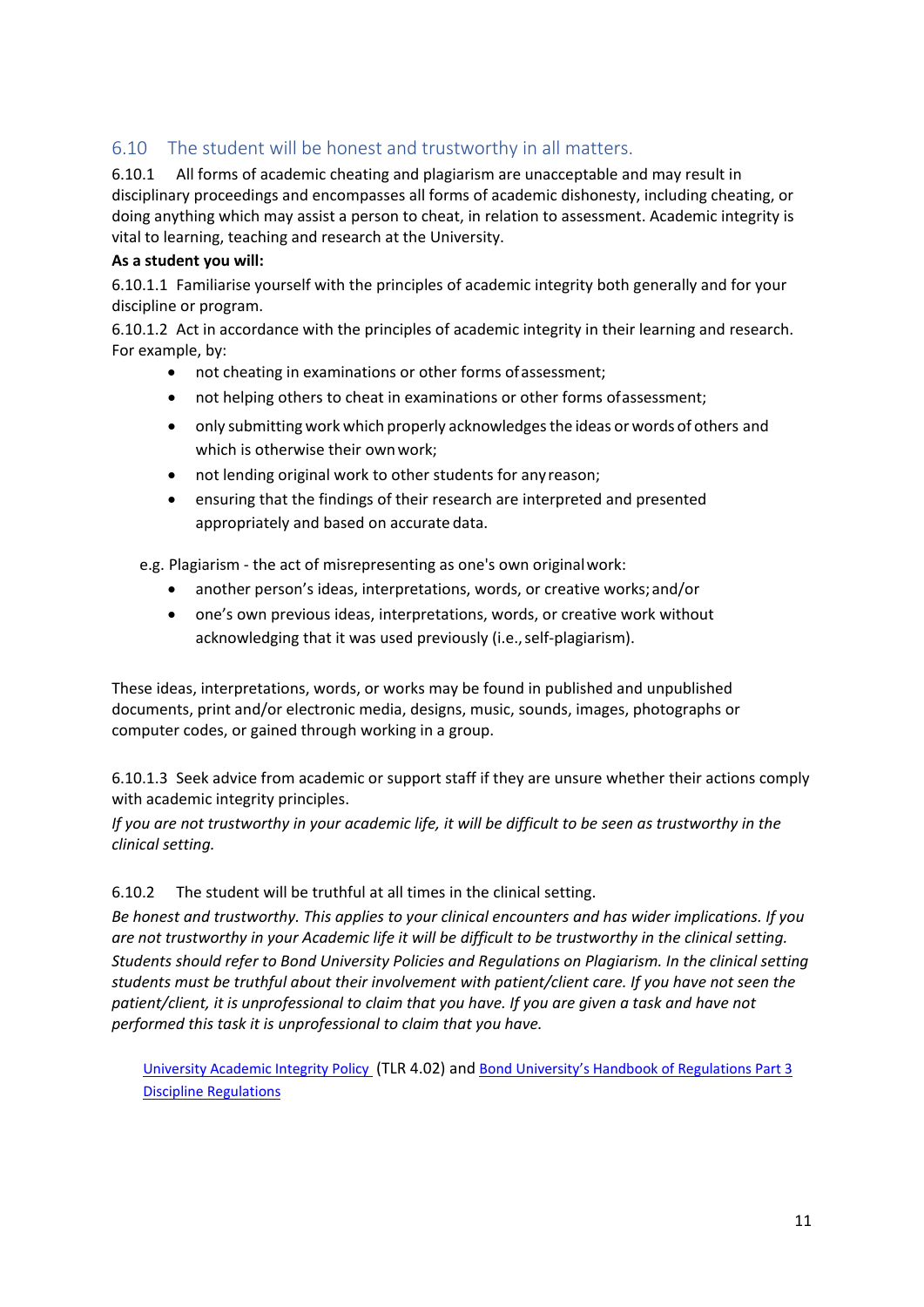## <span id="page-11-0"></span>6.11 The student will work with colleagues in ways that best serve patients'/clients' interests.

#### **The student will:**

6.11.1 Acknowledge that health care is dependent on effective co-operation between all members of the team.

6.11.2 Maintain good professional relationships and collaborative practices with the other health professionals caring for the patient/client.

6.11.3 Treat other healthcare professionals & allied healthcare staff with respect

6.11.4 Treat Faculty/University staff (academic & administrative) with respect

6.11.5 Treat fellow students with respect and work cooperatively and collaboratively with them.

*Effective Health care is dependent on active co-operation and collaboration between all members of the team. Even as a student you must ensure that you maintain positive relationships with the other health professionals caring for the patient/client.*

## <span id="page-11-1"></span>6.12 The student will undertake to ensure his/her own self care, health and wellbeing.

6.12.1 The student will recognise the effects of physical and psychological stressors on his/her ability to care for patients/clients and take steps to ensure his/her own self care, health (physical, mental and emotional) and wellbeing.

6.12.2 The student will aim to seek independent objective healthcare advice, preferably from their own general practitioner, and avoid the risks of self-diagnosis and self-treatment.

## <span id="page-11-2"></span>6.13 The student will comply with professional obligations and responsibilities

#### **The student will:**

- 6.13.1 Comply with mandatory immunisation requirements of the faculty and the clinical settings and provide documentation of immunisation status when requested.
- 6.13.2 Report infectious, communicable or notifiable diseases to their Faculty compliance officer.
- 6.13.3 Report any health condition or impairment to their Subject Convenor which could affect performance or judgement or pose any risk to patients/clients, peers or the public.
- 6.13.4 Maintain appropriate professional boundaries
- 6.13.5 NOT use the professional relationship to develop any sexual or exploitative relationship with a patient/client or staff member where a conflict of interest may exist.

## <span id="page-11-3"></span>6.14 The student undertakes to provide feedback relating to the usefulness, significance and effectiveness of all aspects of the course, including teaching.

6.14.1 The student will complete such evaluation tools as are agreed between the Faculty and the student body (e.g., eTEVALS, Clinical feedback surveys and Clinical Debriefing sessions).

*The DPhty program makes every effort to ensure that the Program you are undertaking is of the highest quality by a process of continuous quality enhancement. If this is to be effective, the program needs timely and honest feedback on the course highlighting what worked well and what needs to be changed. Your opinion is important.*

## <span id="page-11-4"></span>6.15 The student will cooperate with any policy, procedure or guideline which is relevant to the student's fitness to practice as a health practitioner.

6.15.1 The student will adhere to Australian Federal and State laws and understand that any breach of these laws these laws may be dealt with through the HSM – Management of Allegations of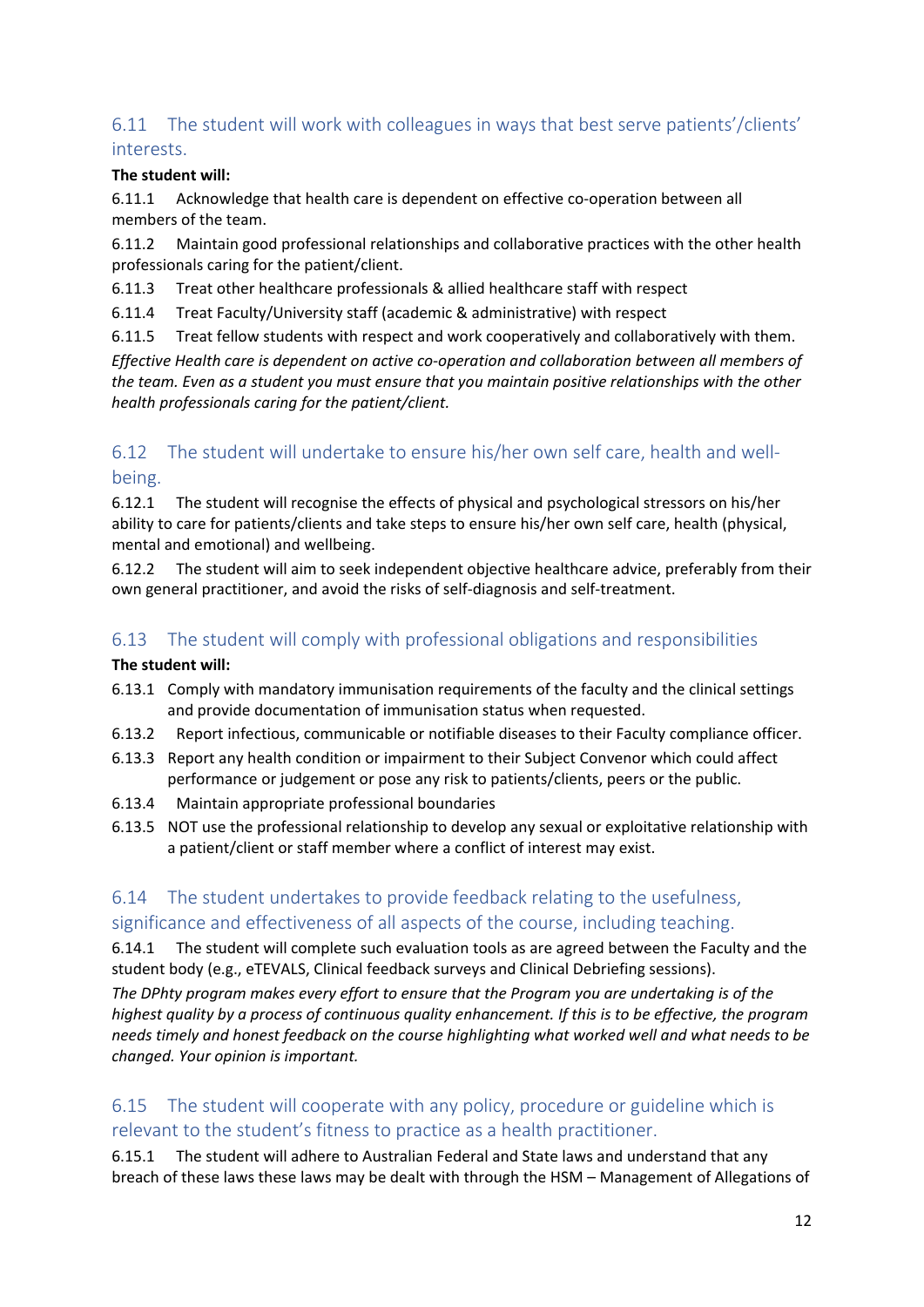Student Misconduct procedures, may be reported to AHPRA and may become a criminal matter.

Students are expected to be law-abiding citizens in both their working and private lives. In Section 140 of the Health Practitioner Regulation National Law, a list of notifiable conduct issues is defined and includes:

- a) Practising the profession of physiotherapy while intoxicated by alcohol or drugs; a. The word 'intoxicated is not defined in the National Law, so the word has its ordinary meaning of 'under the influence of alcohol or drugs'.
- b) Engaging in sexual misconduct in connect with the practice of physiotherapy;

a. Engaging in sexual activity with a current patient/client will constitute sexual misconduct in connection with the practice of physiotherapy by the student, regardless of whether the patient or client consented to the activity or not. This is because of the power imbalance between practitioners and their patients/clients.

b. Sexual misconduct also includes making sexual remarks, touching patients/clients in a sexual way, or engaging in sexual behaviour in front of a patient/client.

c) Placing the public at risk of substantial harm in the student's practice of physiotherapy because the student has an impairment;

a. In relation to a student, 'impairment' is defined under section 5 of the National Law as 'a physical or mental impairment, disability, condition or disorder (including substance abuse or dependence) that detrimentally affects or is likely to detrimentally affect the person's capacity to undertake clinical training or practise the profession of Physiotherapy'.

b. 'Substantial harm' has its ordinary meaning: that is, considerable harm such as a failure to correctly or appropriately diagnose or treat because of the impairment.

d) Placing the public at risk of harm because the student has practised physiotherapy in a way that constitutes a significant departure from accepted professional standards.

a. The term 'accepted professional standards' requires knowledge of the physiotherapy practice thresholds and a judgement about whether there has been a significant departure from them.

b. The difference from accepted professional standards must be significant. The term 'significant' means important, or of consequence. Professional standards cover not only clinical skills but also other standards of professional behaviour. A significant departure is one which is serious and would be obvious to any reasonable practitioner.

c. The risk of harm does not need to be a substantial risk, as long as the practitioner's practice involves a significant departure from accepted professional standards. For example, a clear breach of the health profession's code of conduct which places the public at risk of harm would be considered a notifiable conduct issue.

*Criminal history checking is an element of assessing a student's "fitness to practice". Failure to disclose a criminal history or make misleading or false information about a criminal history is treated as a very serious matter with heavy penalties. It is important for students to be aware that a criminal record is taken seriously and become familiar with the reporting obligations that are required of them.*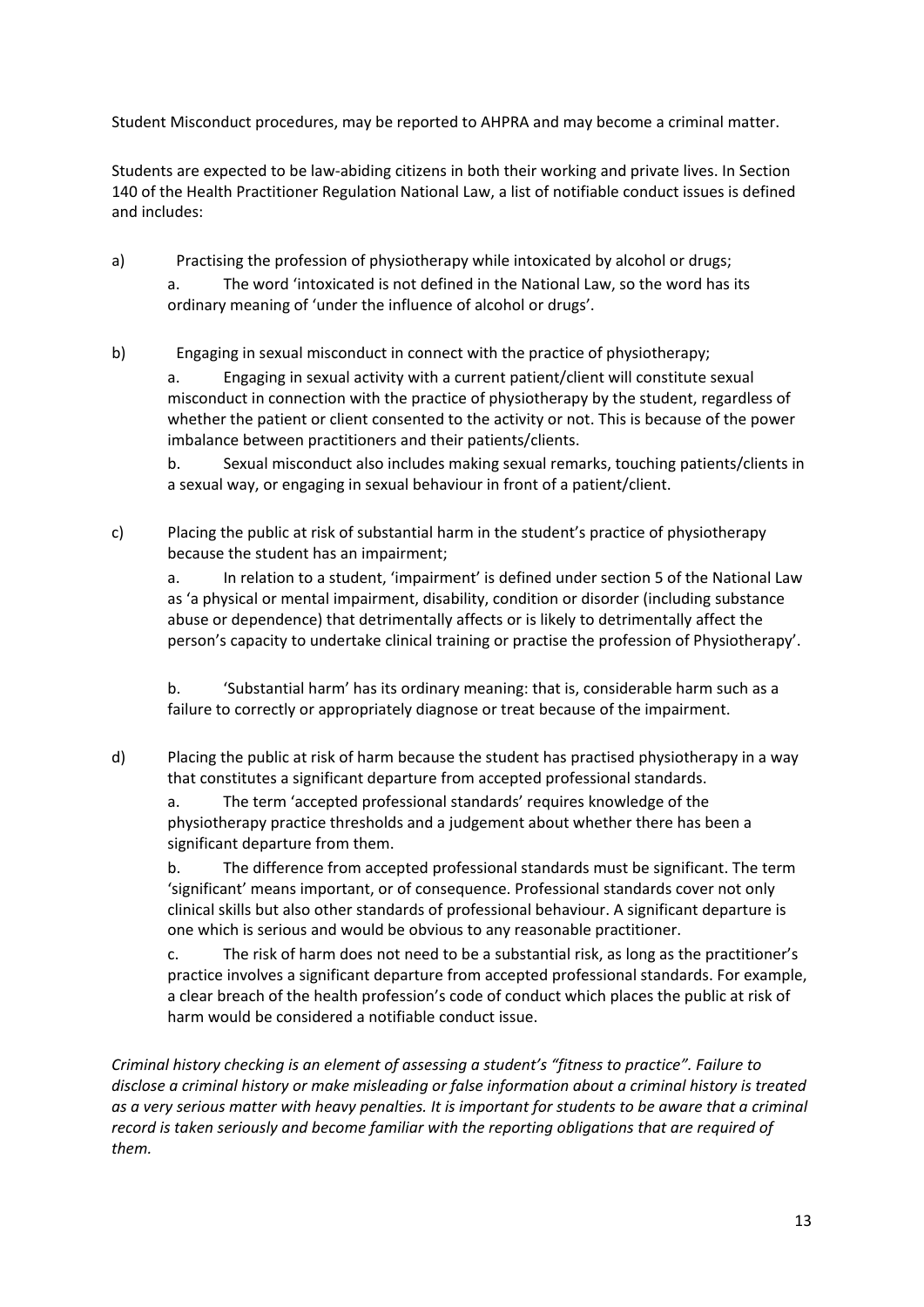## <span id="page-13-0"></span>6.16 The student as educator and assessor

6.16.1 The student may be involved with near-peer education and/or peer assessment It is part of good health professional practice to contribute to these activities and provide support,

assessment and feedback for colleagues. At no time should you as a student be entirely responsible for the physiotherapy education of your peers.

The student will:

6.16.2 Seek to develop the skills, attitudes and practices of an effective educator, whenever involved in educating.

6.16.3 Be honest, objective and constructive when assessing the performance of colleagues.

## <span id="page-13-1"></span>6.17 The student undertaking research

6.17.1 The student that undertakes research will adhere to guidelines issued in accordance with the National Health and Medical Research Council Act 1992 and the Bond

University Research Code of Conduct Policy (TLR 5.06) when undertaking research involving humans, their tissue samples or their health information.

*Research is vital in improving the quality of healthcare and reducing uncertainty for patients/clients now and in the future, and in improving the health of the population as a whole.*

6.17.2 The student will adhere to research ethics when involved in the design, organisation, conduct or reporting of health research involving humans as it brings particular responsibilities that include;

- According to participants the respect and protection that is due to them.
- Acting with honesty and integrity.
- Ensuring that any protocol for human research has been approved by the Human Research Ethics Committee.
- Ensuring that human participation is voluntary and based on an adequate understanding of sufficient information about the purpose, methods, demands, risks and potential benefits of the research.
- Ensuring that any dependent relationship between researchers and participants is considered in the recruitment of people as research participants.
- Adhering to the approved research protocol.
- Respecting the entitlement of research participants to withdraw from any research at any time and without giving reasons.
- Adhering to the guidelines regarding publication of findings, authorship and peer review.

For more information students should refer to: the *[Bond University Research Code of](https://bond.edu.au/files/955/TLR506.pdf)  [Conduct Policy](https://bond.edu.au/files/955/TLR506.pdf) [\(TLR 5.06\)](https://bond.edu.au/files/955/TLR506.pdf)*

# <span id="page-13-2"></span>7. Part 2 – The responsibilities of the Program

In accepting a place in the Physiotherapy Program students are expected to comply with certain responsibilities, which are outlined in Part 1 of the Charter. These responsibilities are in accordance with the 'Code of Conduct for Registered Health Practitioners' set out by the Physiotherapy Board of Australia (AHPRA), the Physiotherapy practice thresholds and the associated Accreditation Standard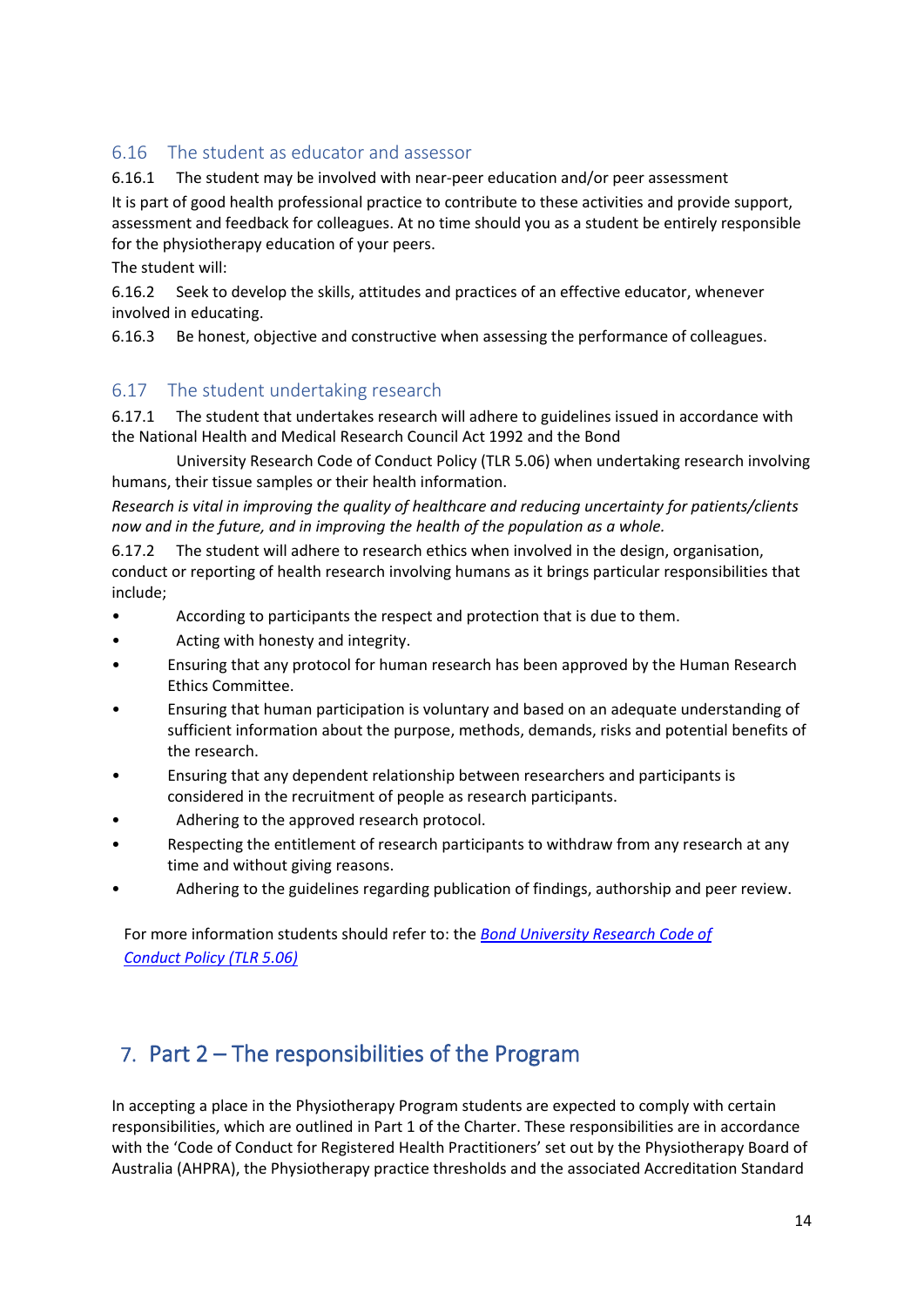for Physiotherapy Practitioner Programs (Accreditation Standard). These responsibilities also take into consideration the requirement that the Program expects to graduate students who are fit and competent to practise Physiotherapy. In return, the student can expect that the Program will undertake

to fulfil its responsibility to provide education, training and facilities through which the student can reach the necessary outcomes to achieve a respected and valued Doctor of Physiotherapy (DPhty) qualification.

#### <span id="page-14-0"></span>7.1 Education

#### **The DPhty Program shall:**

7.1.1 Provide high quality teaching and training in clinical and non-clinical settings.

7.1.2 Provide high quality learning experiences that are challenging and stimulating which aim to address the Physiotherapy practice thresholds.

7.1.3 Ensure that the course is relevant and led by individuals qualified to teach and educate students.

7.1.4 Provide a level of training whereby, upon an individual's satisfactory completion of the course, the minimum standards attained will competently meet the Physiotherapy practice thresholds and comply with the professional expectations of the regulatory body (Australian Physiotherapy Council - APC) in order to meet the Accreditation Standard.

*Table 1 outlines the Physiotherapy practice thresholds in Australia and Aotearoa New Zealand (2015), which are intended to provide the profession (including education providers) with a benchmark for the knowledge, skills and attributes of a safe and effective entry-level physiotherapist. The Doctor of Physiotherapy Program is obliged to ensure that upon successful completion of the degree, students are able to achieve the Physiotherapy practice thresholds. The Program undertakes a quality control process via annual monitoring of course content and delivery, by the APC to ensure high quality education for DPhty students that is relevant to the Physiotherapy practice thresholds. The APC set the Accreditation Standard for Physiotherapy Practitioner Programs (endorsed by PhysioBA) and the Program is under an obligation to comply with APC recommendations relevant to meeting the Accreditation Standard. This is assessed via the APC's quality assurance assessment and visiting process, but it is also a proactive duty of the Faculty to teach and educate to this Standard. When applicable, students should be involved in quality assurance processes in order to aid the provision of consistent and high-quality training.*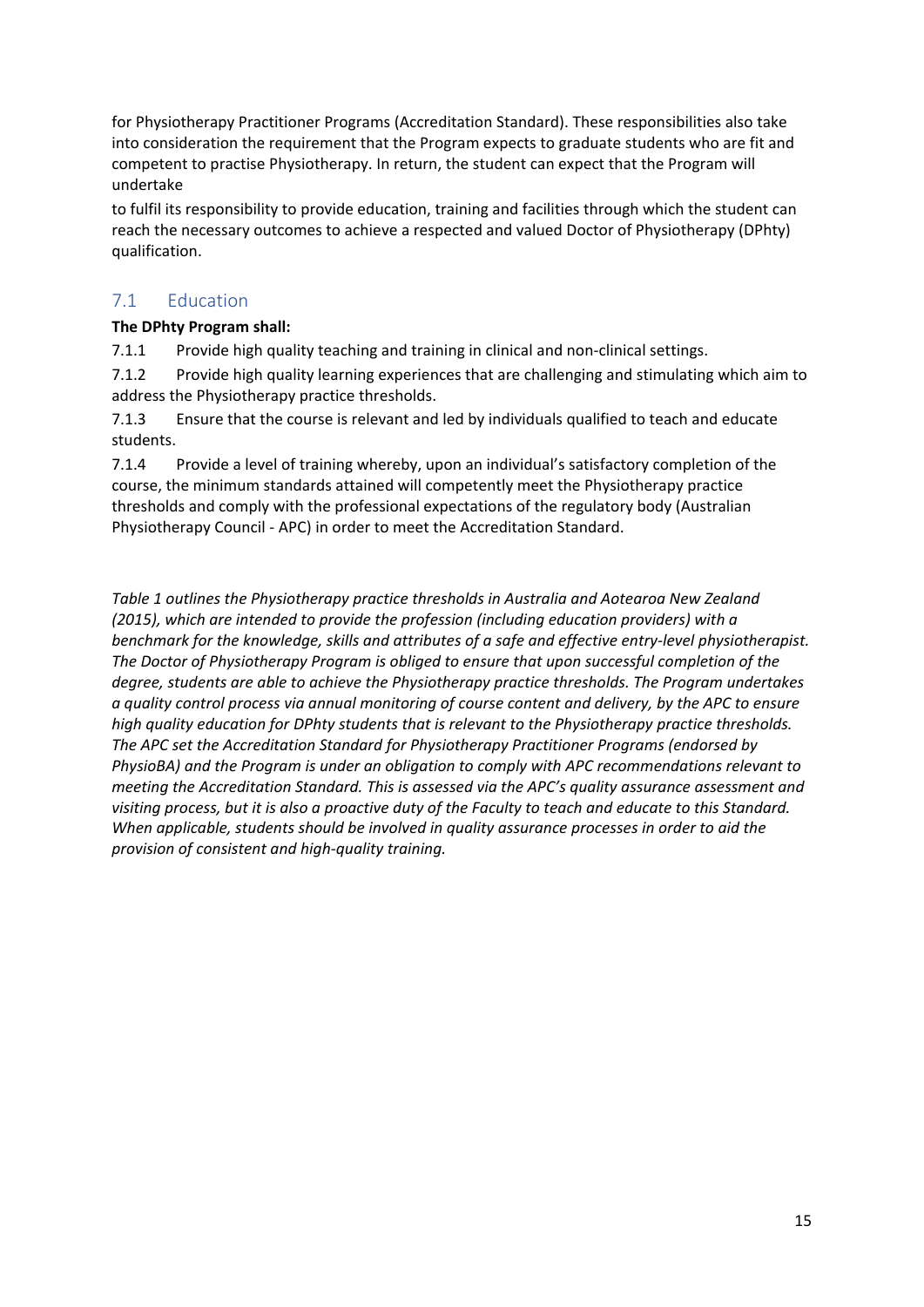| Table 1. The Physiotherapy Practice Thresholds in Australia and Aotearoa New Zealand (2015) |  |  |
|---------------------------------------------------------------------------------------------|--|--|
|---------------------------------------------------------------------------------------------|--|--|

| Role                              | <b>Key competencies</b>                                                                                                                                                                |  |  |
|-----------------------------------|----------------------------------------------------------------------------------------------------------------------------------------------------------------------------------------|--|--|
|                                   | Registered physiotherapists in Australia and Aotearoa New Zealand are able to:                                                                                                         |  |  |
| 1. Physiotherapy<br>practitioner  | 1.1 plan and implement an efficient, effective, culturally responsive and client-<br>centred physiotherapy assessment                                                                  |  |  |
|                                   | 1.2 involve the client and relevant others in the planning and implementation of safe<br>and effective physiotherapy using evidence-based practice to inform decision-<br>making       |  |  |
|                                   | 1.3 review the continuation of physiotherapy and facilitate the client's<br>optimal participation in their everyday life                                                               |  |  |
|                                   | 1.4 advocate for clients and their rights to health care                                                                                                                               |  |  |
| 2. Professional and<br>ethical    | 2.1 comply with legal, professional, ethical and other relevant standards, codes<br>and guidelines                                                                                     |  |  |
| practitioner                      | 2.2 make and act on informed and appropriate decisions about acceptable<br>professional and ethical behaviours                                                                         |  |  |
|                                   | 2.3 recognise the need for, and implement, appropriate strategies to manage their<br>physical and mental health resilience                                                             |  |  |
| 3. Communicator                   | 3.1 use clear, accurate, sensitive and effective communication to support the<br>development of trust and rapport in professional relationships with the client and<br>relevant others |  |  |
|                                   | 3.2 record and effectively communicate physiotherapy assessment findings,<br>outcomes and decisions                                                                                    |  |  |
|                                   | 3.3 deal effectively with actual and potential conflict in a proactive and<br>constructive manner                                                                                      |  |  |
| 4. Reflective<br>practitioner and | 4.1 assess their practice against relevant professional benchmarks and take action<br>to continually improve their practice                                                            |  |  |
| self-directed<br>learner          | 4.2 evaluate their learning needs, engage in relevant continuing professional<br>development and recognise when to seek professional support, including peer review                    |  |  |
|                                   | 4.3 efficiently consume and effectively apply research and commit to practice<br>informed by best available research evidence and new knowledge                                        |  |  |
|                                   | 4.4 proactively apply principles of quality improvement and risk management to<br>practice                                                                                             |  |  |
|                                   | 4.5 recognise situations that are outside their scope of expertise and take<br>appropriate and timely action                                                                           |  |  |
| 5. Collaborative<br>practitioner  | 5.1 engage in an inclusive, collaborative, consultative, culturally<br>responsive and client-centred model of practice                                                                 |  |  |
|                                   | 5.2 engage in safe, effective and collaborative interprofessional<br>practice                                                                                                          |  |  |
| 6. Educator                       | 6.1 use education to empower themselves and others                                                                                                                                     |  |  |
|                                   | 6.2 seek opportunities to lead the education of others, including physiotherapy<br>students, as appropriate, within the physiotherapy setting                                          |  |  |
| 7. Manager / leader               | 7.1 organise and prioritise their workload and resources to provide safe, effective and<br>efficient physiotherapy autonomously and, where relevant, as a team member                  |  |  |
|                                   | 7.2 lead others effectively and efficiently within relevant professional, ethical and legal<br>frameworks                                                                              |  |  |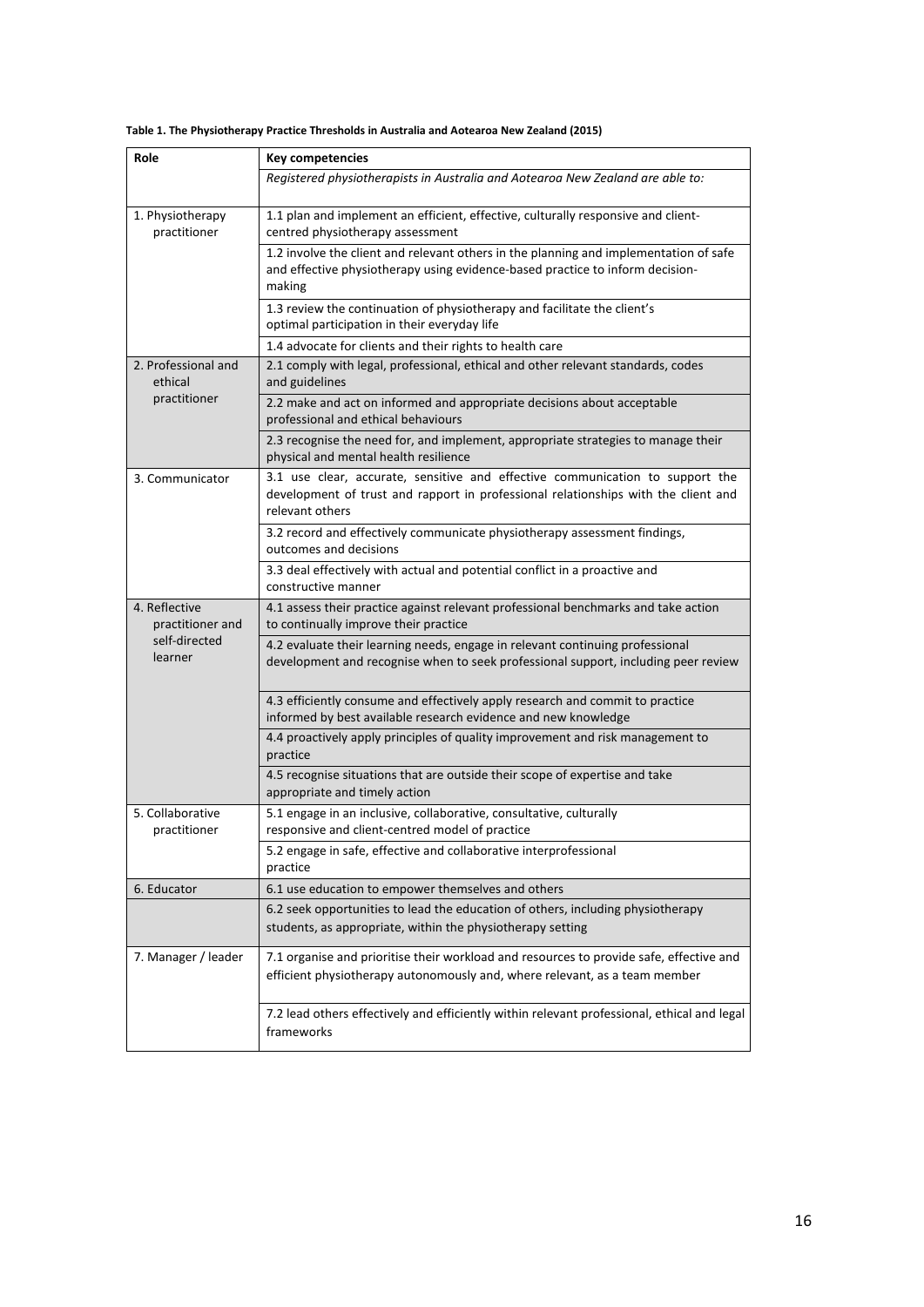7.1.5 Inform, regularly update and provide access to full information about the course, module contents and course objectives.

*Ease of access to information about the course is a necessity. Clear communication of changes and dissemination of information should be a priority of the Program.*

7.1.6 Inform the student within a reasonable time period of significant changes to the curriculum or course structure (other than minor timetabling changes) which will affect the student.

*Any substantial change made to the course should be made known to the students with reasonable timeframes, following open discussion. Change that would require significant expenditure or inconvenience on the student's behalf must be made known as soon as practically possible.*

7.1.7 Give clear and timely information about assessment/submission dates and the preferred or required format of assessments/submissions.

*Assessment dates and format should be made clear to all students and a minimum time period of one- month prior warning should be afforded to students.*

7.1.8 Ensure assessment and examinations are based upon the required learning outcomes.

*To ensure continuity and fairness, assessment and examinations will be based upon the Physiotherapy practice thresholds and professional standards laid down by the Program syllabus and APC.*

7.1.9 Give impartial, timely and constructive feedback on individual student progress and performance, including explanations for failure.

*If a student is failing to meet academic standards at any point of the course, they should be given constructive feedback and support. A reasonable time is within 2 weeks of a problem being established.*

7.1.10 Where necessary provide access to reasonable extra support and advice from educators and tutors.

*It is important that students who require additional learning support obtain reasonable extra support and advice from the educators (including learning support services) and tutor, aiming to facilitate the successful completion of exams and modules.*

7.1.11 Respect the intellectual property rights of the Student. Any work undertaken by the student alone remains the property of the student subject to locally agreed arrangements discussed in advance with student representatives and subject to the *[Intellectual Property Policy](https://bond.edu.au/files/958/TLR602.pdf)* of Bond University and the University's clinical partners.

*The copyright and intellectual property rights of any individual's work must be respected. Work undertaken by a physiotherapy student should not be passed off as somebody else's and there must be clear acknowledgement of the work undertaken by the student.*

7.1.12 Provide students with the opportunity to give the Program or University feedback on the usefulness, significance and effectiveness of all aspects of the course, including teaching and learning outcomes.

7.1.13 Give due consideration to feedback provided in accordance with 7.1.12 above and inform the student of any positive action that is possible to take with respect to the feedback.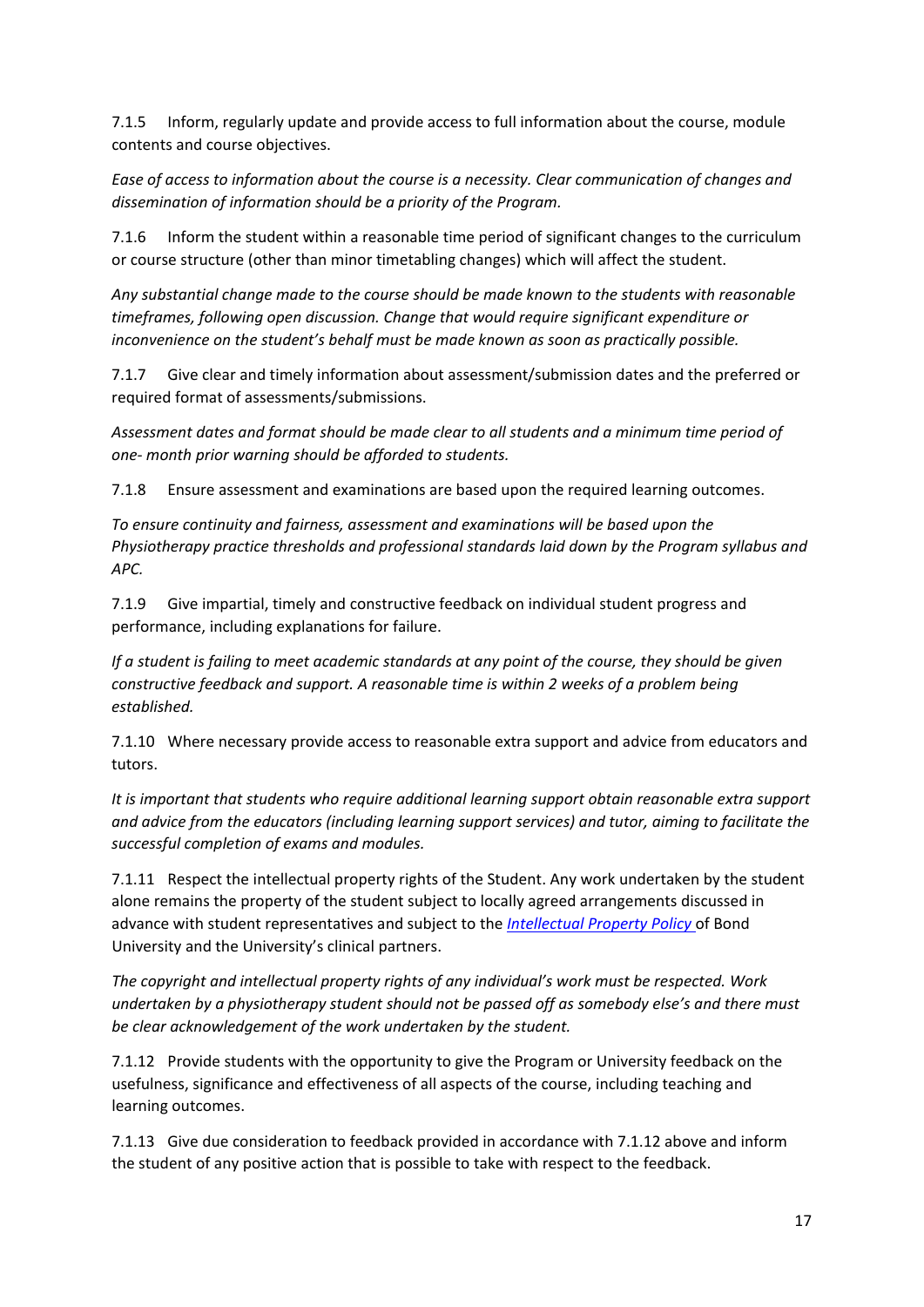*While student feedback is encouraged, there is no undertaking that changes will occur at the request of students. Sometimes change to a course may not be possible for various reasons and wherever possible the student should be given feedback on those reasons.*

7.1.14 Ensure that all staff with responsibilities to physiotherapy students promote and comply with the Charter.

*The Charter will be made available to students and staff alike, with all parties expected to meet the expectations set out within this Charter.*

7.1.15 Ensure that staff and students understand their responsibilities with respect to gaining consent from patients/clients prior to examinations by students.

7.1.16 Ensure compliance with policies and guidelines relevant to students' fitness and competence to practise.

*Professional conduct and responsibility regarding fitness and competence to practise are essential components of the Bond DPhty degree so it is imperative that students and staff are clear regarding the expectations for students about policies and guidelines regarding fitness and competence to practise including referral to the HSM – [Procedure for the Management of Allegations of Student](https://bond.edu.au/files/2034/hsm-student-misconduct.pdf) [Misconduct](https://bond.edu.au/files/2034/hsm-student-misconduct.pdf) for breaches.*

7.1.17 Ensure responsible allocation of available resources in order to facilitate delivery of the provisions of Parts 1 and 2 of this Charter.

7.1.18 The DPHTY Program will align with the academic integrity policy:

- Cultivate with students a climate of mutual respect for original work.
- Inform all commencing students of appropriate referencing techniques in their fields of study and refer them to relevant resources available on the [Academic Skills Centre i](https://ilearn.bond.edu.au/ultra/organizations/_43_1/outline)Learn site and [Library](https://library.bond.edu.au/help-support/information-skills-tools/referencing) website.
- Inform students that various means, including plagiarism detection software, are used to identify instances of academic misconduct.

#### **HSM Faculty will:**

- Take an equitable and consistent approach to the identification and investigation of possible cases of academic misconduct and actions to address substantiated allegations of academic misconduct.
- Ensure that all academic staff are aware of, and provide advice to students, regarding the available sources of assistance for students.
- Support academic staff to address allegations of academic misconduct in accordance with published policies and guidelines.
- Maintain secure and confidential records relating to the management of allegations of academic misconduct.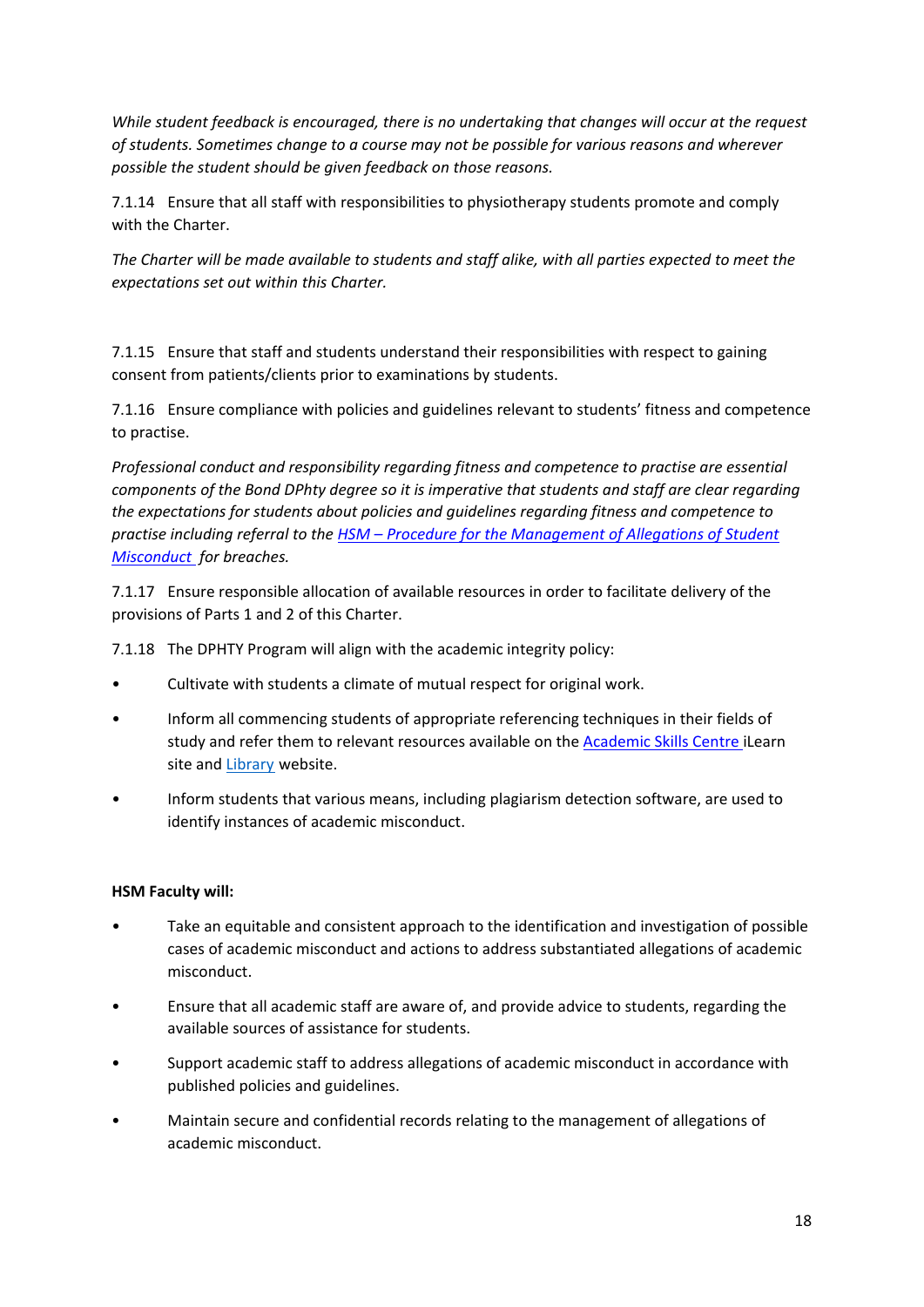## <span id="page-18-0"></span>7.2 Privacy and equal opportunity

#### **The Program is obliged to:**

7.2.1 Respect the fundamental Human Rights of students as set out by the Universal Declaration of Human Rights (United Nations 1948) as far as they do not impact on the rights and freedoms of others for whom the Faculty has an equal duty of care, including patients and the general public.4

7.2.2 Ensure that learning, both within the coursework component of the Program and on clinical placements, is undertaken in a safe and secure physical environment.

*The Program must maintain strict health and safety regulations. The Faculty is responsible for providing a safe and secure environment for students to learn academic skills. Clinical placements will comply with hospital Work/Occupational Health & Safety requirements.*

7.2.3 Provide a diverse environment which takes positive action to protect students from bullying, discrimination, victimisation, intimidation or harassment of any kind and promote equality and value diversity.

*Students and staff alike must be treated respectfully, and not be subject to any form of discrimination. The Faculty must ensure that they have policies which are compliant with relevant equal opportunities legislation. Any report of bullying, discrimination, victimisation, intimidation or harassment will be followed up and investigated.*

7.2.4 Provide the student with information and advice on how to lodge a formal complaint. Complaints shall remain confidential to those involved at all times and the complainant shall be protected from any form of victimisation following such a complaint.

*The treatment of complaints against either a member of staff or student should be treated in a uniform manner and confidentially.*

7.2.5 Those making complaints or disclosures that are proven to be malicious and/or untruthful will be subject to the HSM – Management of Allegations of Student Misconduct procedures.

## <span id="page-18-1"></span>7.3 Administration and support

#### **The Program shall:**

7.3.1 In so far as resources allow, ensure that students have adequate access to modern IT equipment that is appropriate to the demands of the course.

7.3.2 In so far as resources allow, ensure that the student has access to quality facilities, learning and library resources that are required to achieve the academic and professional goals and standards set by the APC and the Program.

Technical facilities such as anatomical models, professional computer programmes and other resources should be made available to students.

7.3.3 Endeavour to facilitate a high standard of teaching facilities whilst on placement.

7.3.4 Ensure that academic and administrative staff model respectful communication and a helpful attitude towards students during their education.

7.3.5 Ensure that all students have access to University and Faculty regulations and policies.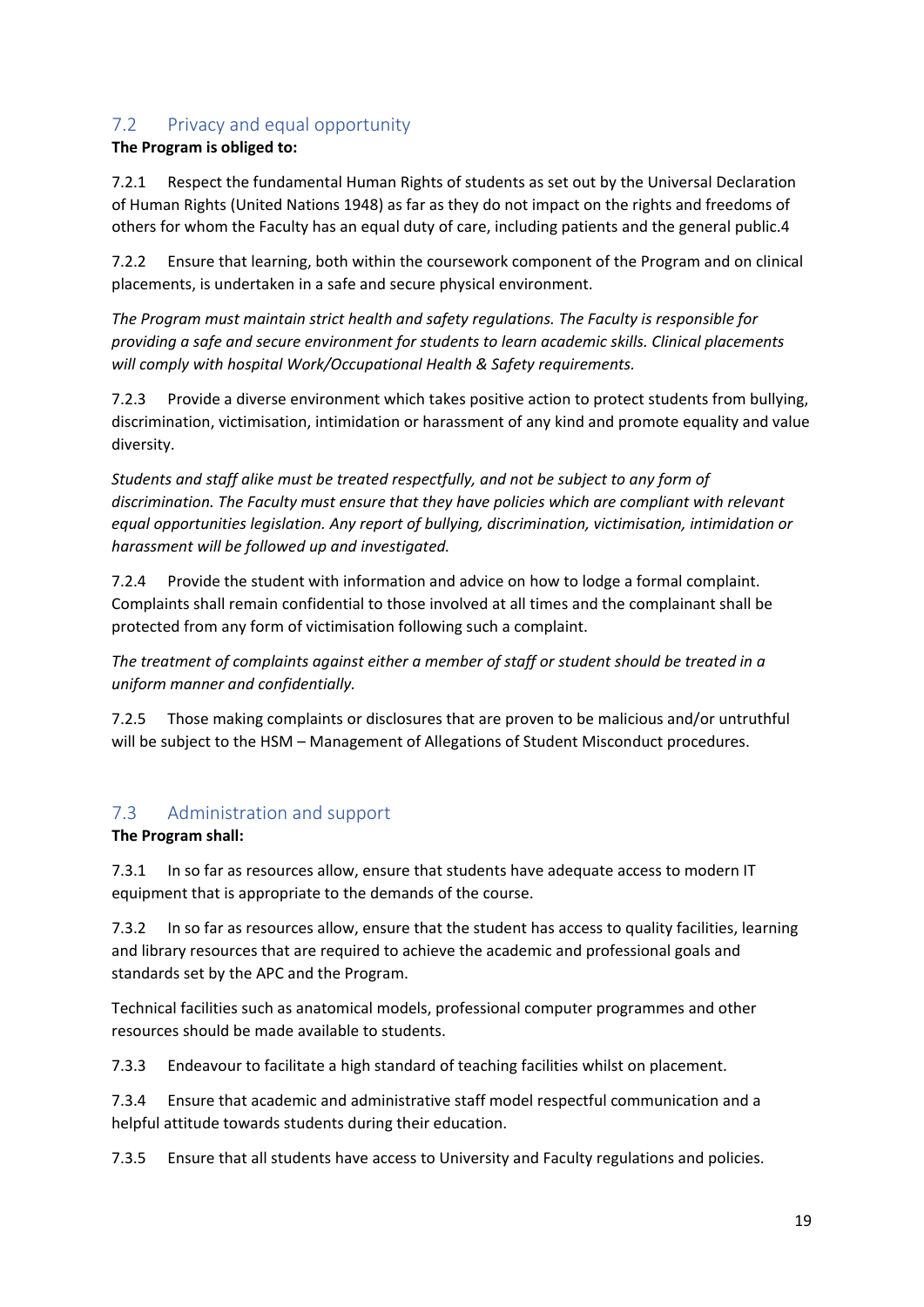7.3.6 Ensure that students are advised of expectations regarding (a) maintenance of their own health and (b) appropriate professional conduct regarding medical consultation and referral processes.

*Ideally students should have a family General Practitioner (GP) for medical care. Students can access the available Medical or Counselling Services available on Bond University Campus. Student health and well-being is important to the Program and students must not allow their own health, condition or impairment to put patients and others at risk. Program staff members who happen to be doctors or physiotherapists should not provide "corridor consults" and as far as possible to avoid conflicts of interest and maintain confidentiality the Program will promote to all students the use of services external to the Program / Faculty.*

7.3.7 Provide access to a student-centred support service within the Program and ensure that contact with the student support staff member will be treated in confidence.

*Given the personal nature of some problems that students encounter, the Program must be able to direct the student to facilities that offer them suitable support.*

7.3.8 Ensure that students are given clear information about (a) who their academic teachers and supervising clinicians are and (b) what services are available for student support.

7.3.9 Ensure that, to avoid any potential conflict of interest, staff members with direct academic responsibilities for a student do not undertake student support responsibilities for that student. If dual responsibility does arise, a system must be in place by which the student can seek support from another member of staff who does not carry out this dual function at that time.

*Both academic and emotional welfare of students is important, but a clear distinction needs to be made between provision of education and provision of student support service. Whenever a 'conflict of interest' 'might exist the student should be referred to alternative services and ideally a pastoral tutor does not have any academic responsibility for the student.*

7.3.10 Ensure that issues disclosed to a support service provider remain confidential but also ensure that the student is made aware that in some circumstances the support service provider may be required to disclose information which affects the student's fitness to practise.

*The student support service provider relationship should have the same status as the patient- doctor relationship unless the issue being discussed becomes a matter of fitness to practise. This should be made clear to the student at the start of the student-support service provider relationship and whenever a matter of fitness to practise is discussed. The support service provider must make the student aware of the potential ramifications of disclosing information relating to his/her fitness to practise.*

7.3.11 Ensure that students are made aware of the availability of th[e Career Development Centre](https://bond.edu.au/current-students/opportunities/career-development-centre)  facilities and services at Bond University.

*Careers advice can be very important for some students during the program. When students are uncertain about their motivation or do not wish to pursue a physiotherapy career, the l Faculty should ensure that the student has access to careers advice provided through the University.*

7.3.12 Aim to ensure that in conjunction with the relevant program director, the transition between coursework component of the Program and the placement is as seamless as possible. This includes providing information regarding placement agreements and requests for placements relevant and timely as required by any clinical placement partner.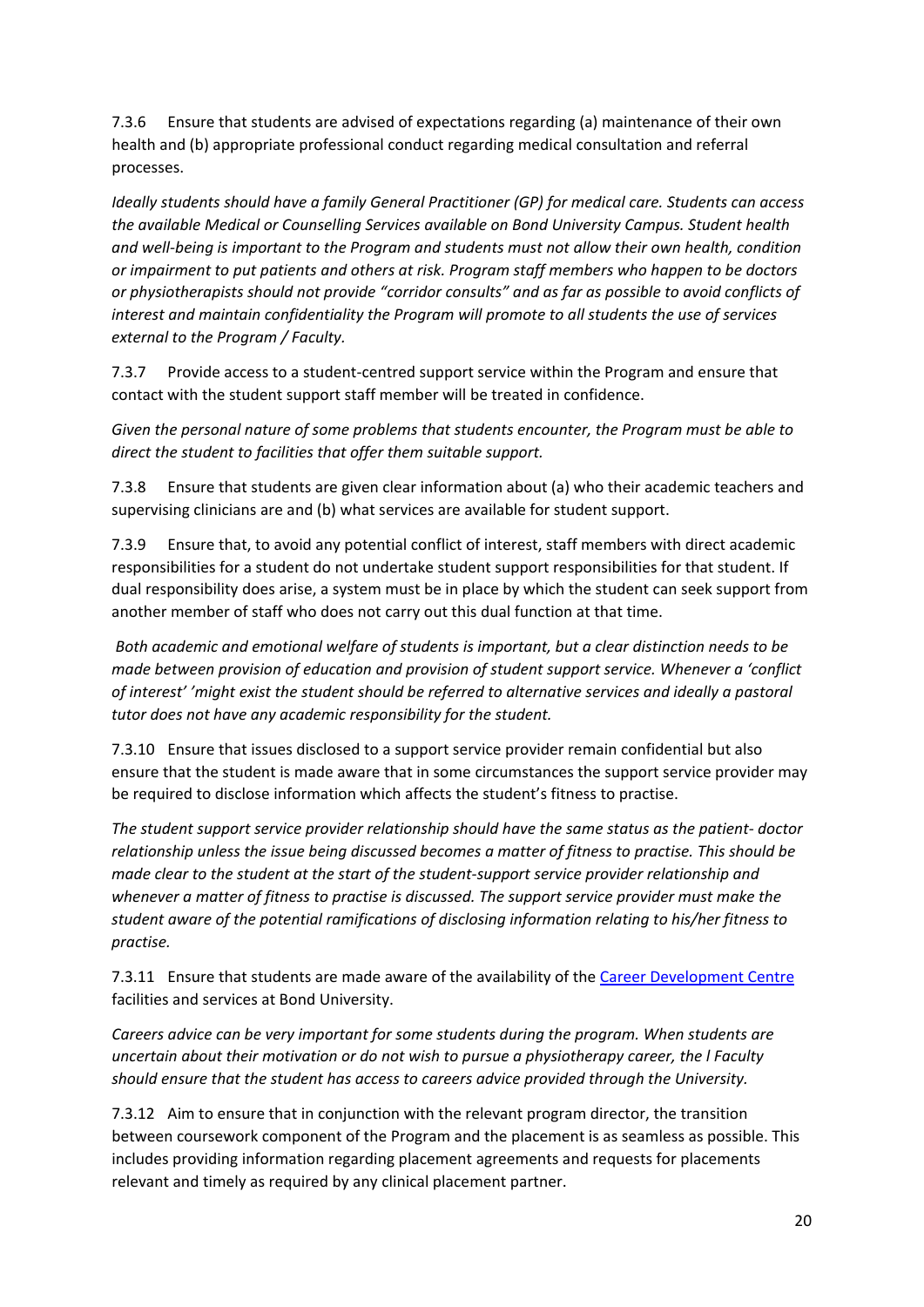*Any ranking information provided by the Program must be arrived at by means of a transparent process, which will be clearly communicated to the students.*

#### <span id="page-20-0"></span>7.4 Student representation

#### **The Program shall:**

7.4.1 Ensure that a student can make a complaint if they feel that they have been treated incorrectly and that any complaint procedure adopted by the Faculty is open, transparent and fair.

*Complaint procedures must be open, fair and transparent. The Program will have processes which allow the anonymous reporting of incidents without fear of comeback.*

7.4.2 Ensure that fair student representation exists on all decision-making bodies, which directly affect students.

7.4.3 Facilitate student participation in activities of the Program and Bond University students' union and external bodies related to physiotherapy education.

Student representation is important and is respected by the DPhty Program.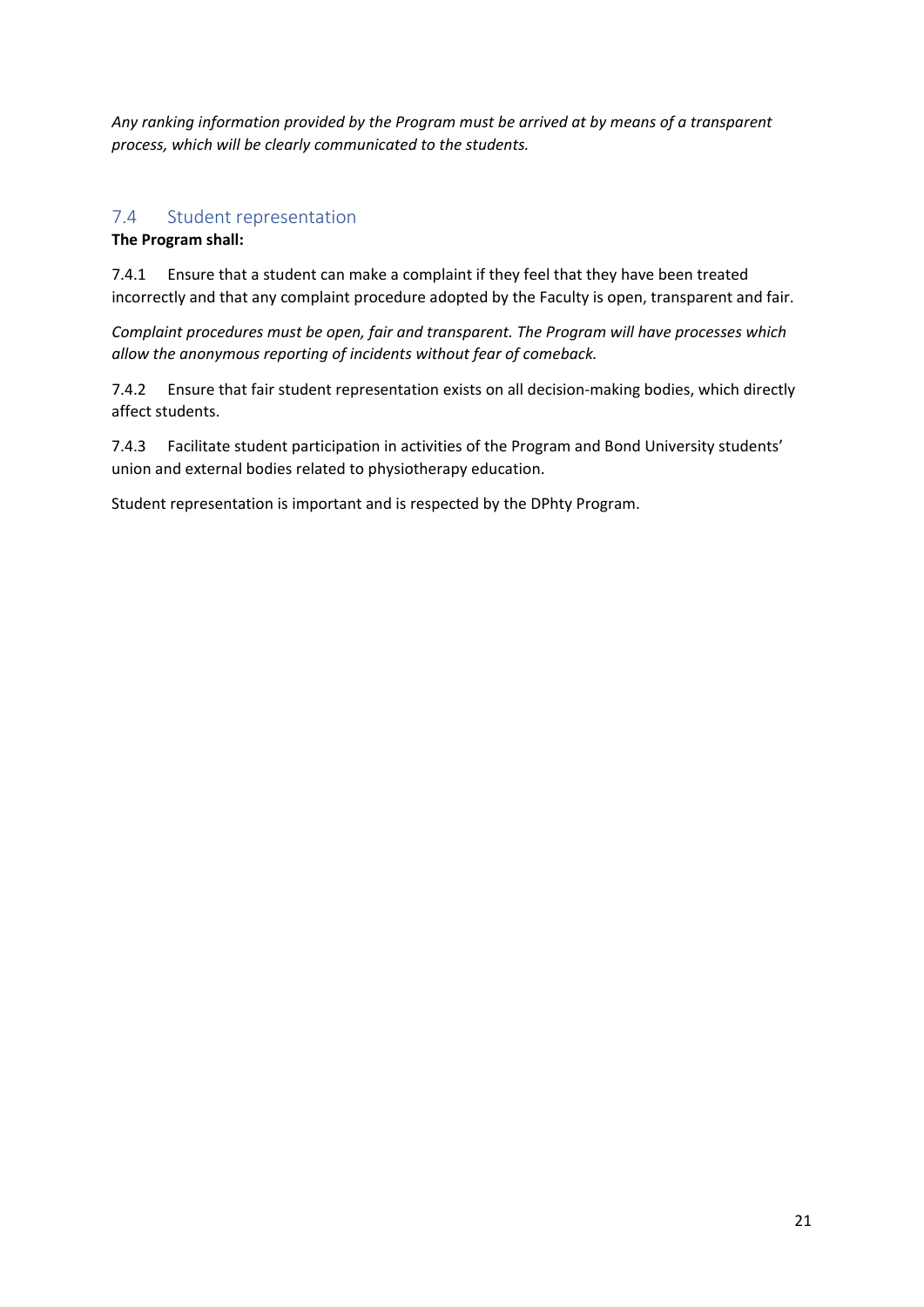# <span id="page-21-0"></span>8. Doctor of Physiotherapy Clinical Placement Agreement

**All students studying in the Doctor of Physiotherapy program (Faculty of Health Sciences and Medicine) at Bond University are required to read and acknowledge the DPhty Clinical Placement Agreement:**

#### **I, the student, will:**

- Recognise and accept responsibility for my professional growth and development prior to and whilst attending clinical placement;
- Be familiar with the expectations of each unit before commencing the respective clinical placement;
- Initiate proactive steps to familiarise myself with the requirements of my undertaken Clinical Placement and ensure compliance with immunisation, security, induction processes and any other requirements of the facility;
- Act in a professional manner in accordance with the Australian Physiotherapy Association Code of Conduct, the Code of Conduct for Registered Health Practitioners and the requirements of the Bond University Code of Conduct policy;
- Participate fully in the Clinical Placement learning experience;
- Set myself realistic goals and challenges to enable self-directed learning;
- Make appropriate decisions based on critical reflection about my practice;
- Observe confidentiality requirements at alltimes;
- Be sensitive to and responsive to the unique features of each clinical learning environment;
- Recognise, value and respect diversity during Clinical Placements;
- Engage in an inclusive, collaborative, consultative, culturally responsive and client-centred model of care;
- Be familiar with and act in accordance with legal and industrial requirements that relate to my work- integrated learning experience;
- Fulfil the University's expectations of the Clinical Placement regarding conduct and application to the learning process;
- Recognise the need for and implement appropriate strategies to manage my physical, mental and emotional health and resilience (including meeting the legal requirement to self-declare issues and/or impairments impacting my fitness to practice) in accordance with AHPRA registration requirements and the National Law.
- **EXECT Acknowledge and respect the requirement of the University to suitably inform clinical educators** of my support needs for clinical placement when relevant to meeting the Physiotherapy practice thresholds.
- Become familiar with and act in accordance with the roles and key competencies outlined in the Physiotherapy practice thresholds in Australia and Aotearoa New Zealand.
- Follow any lawful direction given to me by persons in authority during the Clinical Placement;
- Be receptive and responsive to constructive feedback from clinical educators and others;

**I, the student, understand the requirements of clinical practice and agree to the terms outlined. I understand that a breach of the expected standard of ethical and professional conduct may result in the cessation of my Clinical Placement, the potential for disciplinary action and reporting to AHPRA, and the potential for exclusion from the Bond University Doctor of Physiotherapy Program.**

**All DPhty Students are required to acknowledge agreement of this charter prior to the commencement of clinical practice – this is a binding agreement for the duration of your enrolment in the Doctor of Physiotherapy Program.**